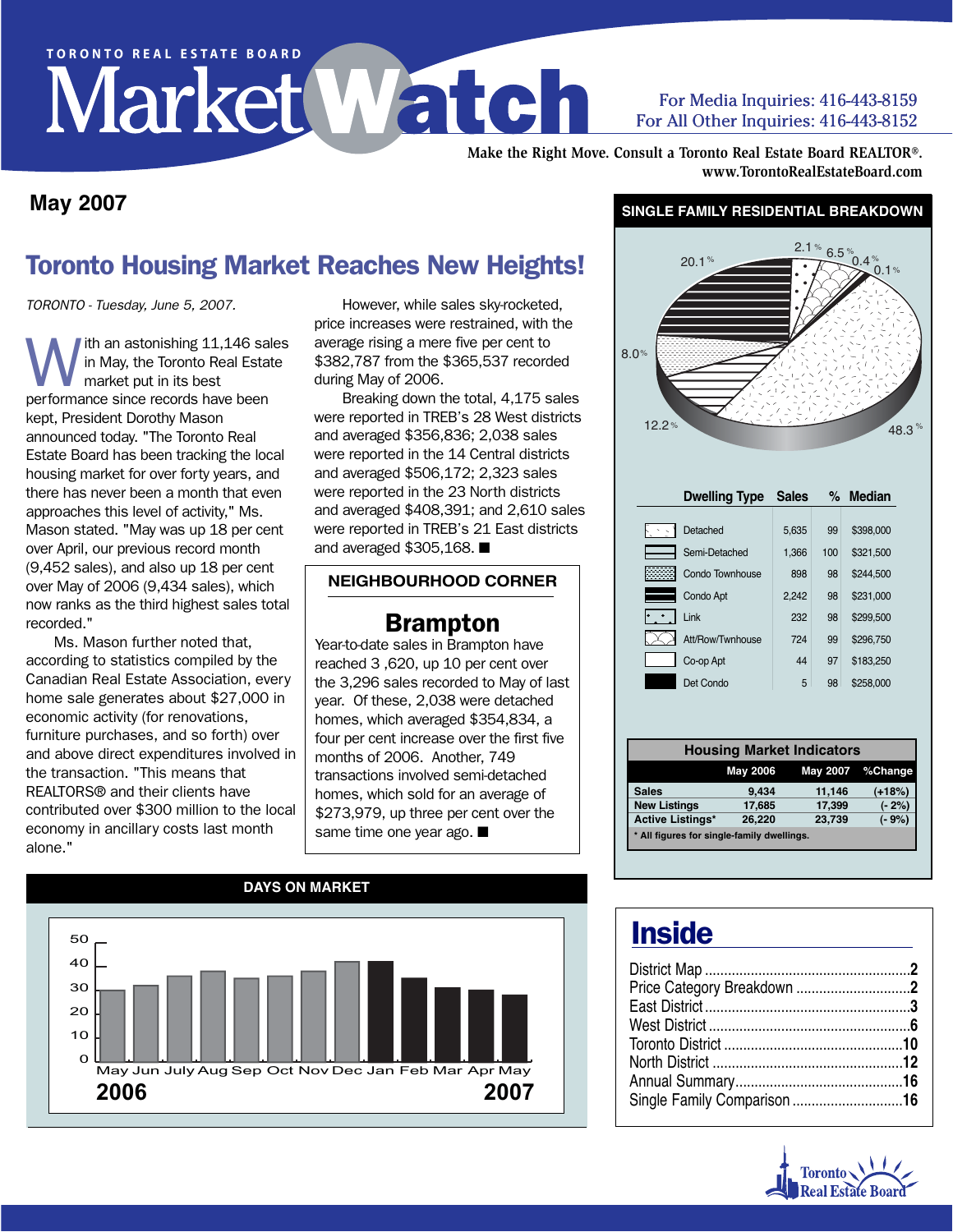# Market Watch

## District Map



| Price Category Breakdown - May 2007 |                          |                              |                    |        |       |                                               |                |      |  |  |  |  |
|-------------------------------------|--------------------------|------------------------------|--------------------|--------|-------|-----------------------------------------------|----------------|------|--|--|--|--|
| <b>Price Range</b>                  |                          |                              | <b>Total S.F.D</b> | %S.F.D |       | Condo Apt. %Condo Apt. Condo T.H. %Condo T.H. |                |      |  |  |  |  |
|                                     | ۰                        | \$90,000                     | 25                 | 0.2    | 11    | 0.5                                           | 1              | 0.1  |  |  |  |  |
| \$90,001                            | $\overline{\phantom{a}}$ | \$100,000                    | 13                 | 0.1    | 10    | 0.4                                           | $\mathbf{2}$   | 0.2  |  |  |  |  |
| \$100,001                           | $\blacksquare$           | \$110,000                    | 23                 | 0.2    | 17    | 0.8                                           | $\overline{2}$ | 0.2  |  |  |  |  |
| \$110,001                           | $\overline{\phantom{a}}$ | \$120,000                    | 36                 | 0.3    | 23    | 1.0                                           | 5              | 0.6  |  |  |  |  |
| \$120,001                           | $\blacksquare$           | \$130,000                    | 52                 | 0.5    | 35    | 1.6                                           | 7              | 0.8  |  |  |  |  |
| \$130,001                           | $\blacksquare$           | \$140,000                    | 85                 | 0.8    | 63    | 2.8                                           | 12             | 1.3  |  |  |  |  |
| \$140,001                           | $\blacksquare$           | \$150,000                    | 90                 | 0.8    | 58    | 2.6                                           | 16             | 1.8  |  |  |  |  |
| \$150,001                           | $\blacksquare$           | \$160,000                    | 129                | 1.2    | 84    | 3.7                                           | 26             | 2.9  |  |  |  |  |
| \$160,001                           | $\frac{1}{2}$            | \$170,000                    | 157                | 1.4    | 115   | 5.1                                           | 21             | 2.3  |  |  |  |  |
| \$170,001                           | $\overline{\phantom{a}}$ | \$180,000                    | 231                | 2.1    | 124   | 5.5                                           | 50             | 5.6  |  |  |  |  |
| \$180,001                           | $\blacksquare$           | \$190,000                    | 239                | 2.1    | 142   | 6.3                                           | 42             | 4.7  |  |  |  |  |
| \$190,001                           | $\overline{\phantom{a}}$ | \$200,000                    | 210                | 1.9    | 119   | 5.3                                           | 43             | 4.8  |  |  |  |  |
| \$200,001                           | $\blacksquare$           | \$225,000                    | 617                | 5.5    | 258   | 11.5                                          | 125            | 13.9 |  |  |  |  |
| \$225,001                           | $\overline{\phantom{a}}$ | \$250,000                    | 796                | 7.1    | 271   | 12.1                                          | 127            | 14.1 |  |  |  |  |
| \$250,001                           | $\blacksquare$           | \$300,000                    | 1,961              | 17.6   | 408   | 18.2                                          | 209            | 23.3 |  |  |  |  |
| \$300,001                           | $\overline{\phantom{a}}$ | \$400,000                    | 3,108              | 27.9   | 335   | 14.9                                          | 143            | 15.9 |  |  |  |  |
| \$400,001                           | $\blacksquare$           | \$500,000                    | 1,554              | 13.9   | 87    | 3.9                                           | 37             | 4.1  |  |  |  |  |
| \$500,001                           | $\blacksquare$           | \$750,000                    | 1,248              | 11.2   | 54    | 2.4                                           | 24             | 2.7  |  |  |  |  |
| \$750,001                           | $\blacksquare$           | \$1,000,000                  | 306                | 2.7    | 14    | 0.6                                           | 2              | 0.2  |  |  |  |  |
| \$1,000,001                         | $\blacksquare$           | \$1,500,000                  | 167                | 1.5    | 8     | 0.4                                           | 3              | 0.3  |  |  |  |  |
| \$1,500,001                         |                          |                              | 99                 | 0.9    | 6     | 0.3                                           | 1              | 0.1  |  |  |  |  |
| Total:                              | $\blacksquare$           | $\qquad \qquad \blacksquare$ | 11,146             | 100    | 2,242 | 100                                           | 898            | 100  |  |  |  |  |

#### 2 **TORONTO REAL ESTATE BOARD**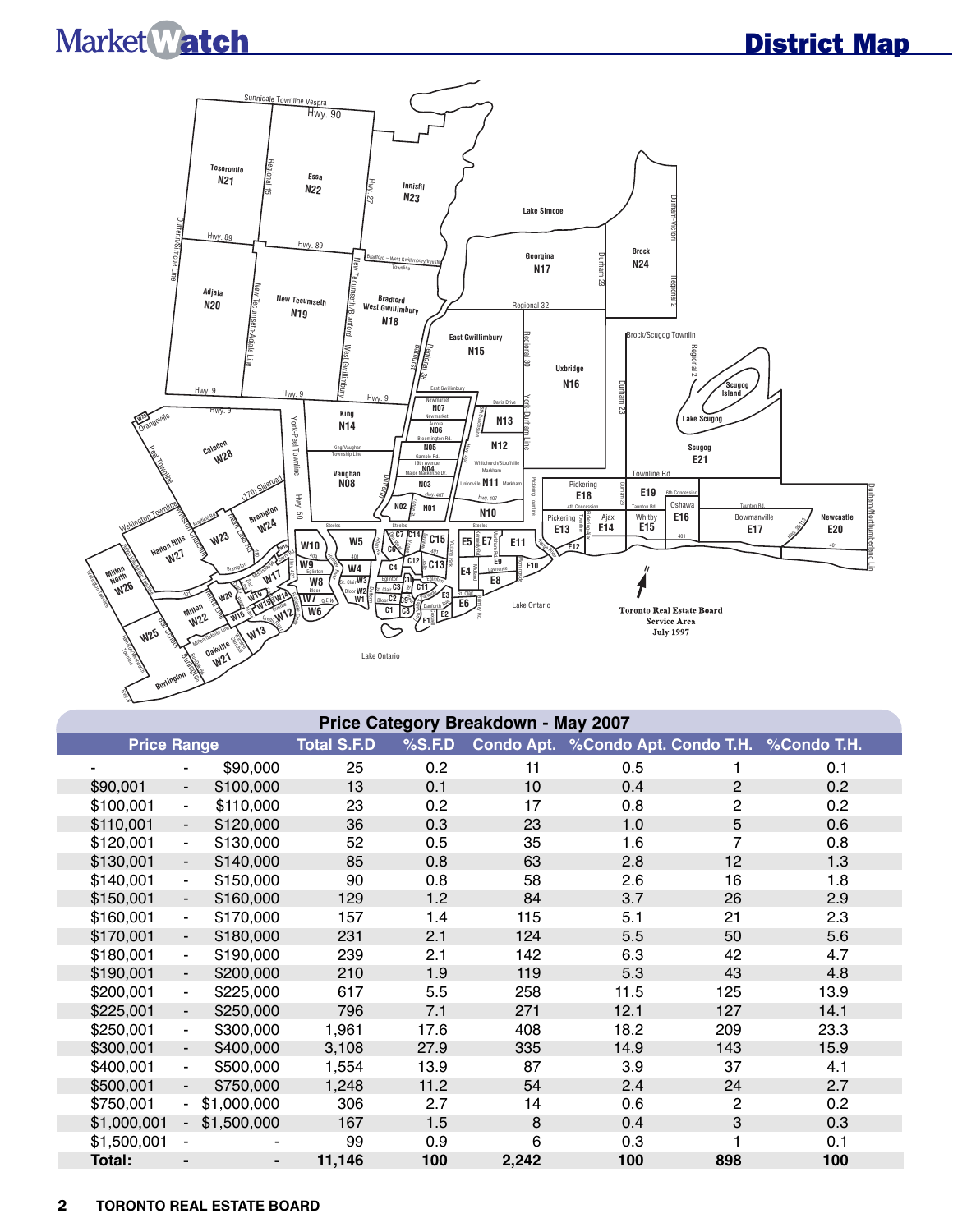## East District

|                 | <b>Current Month: May 2007</b> |            |              |               |                  |                  |                |           |  |  |  |  |  |
|-----------------|--------------------------------|------------|--------------|---------------|------------------|------------------|----------------|-----------|--|--|--|--|--|
| <b>Area</b>     | <b>Active</b>                  | <b>New</b> | <b>Sales</b> | \$ Volume     | <b>Avg Price</b> | <b>Med Price</b> | <b>Avg DOM</b> | Avg %List |  |  |  |  |  |
| E01             | 139                            | 189        | 140          | \$57,218,685  | \$408,705        | \$386,750        | 13             | 106       |  |  |  |  |  |
| E02             | 126                            | 174        | 128          | \$65,007,816  | \$507,874        | \$440,950        | 13             | 104       |  |  |  |  |  |
| E03             | 327                            | 296        | 169          | \$58,148,954  | \$344,077        | \$335,000        | 20             | 101       |  |  |  |  |  |
| E04             | 292                            | 236        | 124          | \$33,590,825  | \$270,894        | \$282,000        | 24             | 99        |  |  |  |  |  |
| E05             | 257                            | 200        | 159          | \$48,224,581  | \$303,299        | \$284,500        | 26             | 98        |  |  |  |  |  |
| E06             | 129                            | 138        | 74           | \$27,069,074  | \$365,798        | \$311,800        | 17             | 100       |  |  |  |  |  |
| E07             | 306                            | 212        | 139          | \$43,096,251  | \$310,045        | \$311,000        | 29             | 98        |  |  |  |  |  |
| E08             | 369                            | 209        | 121          | \$35,786,327  | \$295,755        | \$277,000        | 37             | 98        |  |  |  |  |  |
| E09             | 341                            | 235        | 159          | \$38,525,727  | \$242,300        | \$238,000        | 28             | 97        |  |  |  |  |  |
| E <sub>10</sub> | 155                            | 118        | 79           | \$27,271,900  | \$345,214        | \$329,000        | 24             | 98        |  |  |  |  |  |
| E11             | 477                            | 260        | 124          | \$33,367,825  | \$269,095        | \$257,000        | 33             | 97        |  |  |  |  |  |
| E12             | 73                             | 63         | 40           | \$12,073,900  | \$301,848        | \$272,000        | 34             | 98        |  |  |  |  |  |
| E <sub>13</sub> | 309                            | 202        | 126          | \$38,607,823  | \$306,411        | \$285,000        | 34             | 98        |  |  |  |  |  |
| E <sub>14</sub> | 481                            | 365        | 196          | \$56,602,926  | \$288,790        | \$277,000        | 28             | 98        |  |  |  |  |  |
| E <sub>15</sub> | 391                            | 313        | 204          | \$62,138,223  | \$304,599        | \$290,000        | 28             | 98        |  |  |  |  |  |
| E16             | 739                            | 513        | 296          | \$66,415,158  | \$224,376        | \$217,000        | 34             | 98        |  |  |  |  |  |
| E17             | 329                            | 243        | 176          | \$41,638,470  | \$236,582        | \$227,500        | 33             | 98        |  |  |  |  |  |
| E18             | 31                             | 12         | 9            | \$5,106,000   | \$567,333        | \$612,000        | 50             | 97        |  |  |  |  |  |
| E19             | 108                            | 77         | 57           | \$18,700,125  | \$328,072        | \$289,000        | 31             | 98        |  |  |  |  |  |
| E20             | 140                            | 79         | 45           | \$12,202,500  | \$271,167        | \$272,500        | 43             | 98        |  |  |  |  |  |
| E21             | 191                            | 91         | 45           | \$15,694,300  | \$348,762        | \$283,000        | 50             | 97        |  |  |  |  |  |
| <b>Total</b>    | 5,710                          | 4,225      | 2,610        | \$796,487,390 | \$305,168        | \$280,000        | 28             | 99        |  |  |  |  |  |

|                  | Year-to-Date: January 2007 to May 2007 |              |                 |                  |                  |                |           |  |  |  |  |  |  |
|------------------|----------------------------------------|--------------|-----------------|------------------|------------------|----------------|-----------|--|--|--|--|--|--|
| Area             | <b>Listed</b>                          | <b>Sales</b> | \$ Volume       | <b>Avg Price</b> | <b>Med Price</b> | <b>Avg DOM</b> | Avg %List |  |  |  |  |  |  |
| E01              | 687                                    | 460          | \$182,589,132   | \$396,933        | \$377,750        | 17             | 104       |  |  |  |  |  |  |
| E02              | 660                                    | 441          | \$213,715,160   | \$484,615        | \$430,000        | 16             | 103       |  |  |  |  |  |  |
| E03              | 1,107                                  | 606          | \$210,153,910   | \$346,789        | \$335,000        | 23             | 100       |  |  |  |  |  |  |
| E04              | 828                                    | 427          | \$109,985,764   | \$257,578        | \$269,000        | 31             | 98        |  |  |  |  |  |  |
| E05              | 849                                    | 527          | \$157,875,421   | \$299,574        | \$288,000        | 32             | 98        |  |  |  |  |  |  |
| E06              | 516                                    | 315          | \$112,845,863   | \$358,241        | \$306,000        | 23             | 99        |  |  |  |  |  |  |
| E07              | 845                                    | 495          | \$143,774,060   | \$290,453        | \$288,000        | 34             | 98        |  |  |  |  |  |  |
| E <sub>0</sub> 8 | 940                                    | 441          | \$127,432,717   | \$288,963        | \$277,000        | 36             | 97        |  |  |  |  |  |  |
| E09              | 1,069                                  | 597          | \$140.297.653   | \$235,004        | \$230,000        | 33             | 97        |  |  |  |  |  |  |
| E10              | 505                                    | 292          | \$98,097,915    | \$335,952        | \$330,000        | 29             | 98        |  |  |  |  |  |  |
| E11              | 1,140                                  | 517          | \$135,266,463   | \$261,637        | \$251,000        | 38             | 97        |  |  |  |  |  |  |
| E12              | 218                                    | 109          | \$31,870,700    | \$292,392        | \$265,000        | 34             | 98        |  |  |  |  |  |  |
| E <sub>13</sub>  | 917                                    | 497          | \$151,656,001   | \$305,143        | \$281,900        | 35             | 98        |  |  |  |  |  |  |
| E14              | 1,467                                  | 756          | \$219,456,513   | \$290,286        | \$278,500        | 32             | 98        |  |  |  |  |  |  |
| E <sub>15</sub>  | 1,375                                  | 795          | \$229,699,029   | \$288,930        | \$271,500        | 32             | 98        |  |  |  |  |  |  |
| E16              | 2,213                                  | 1,178        | \$256,408,669   | \$217,664        | \$210,000        | 37             | 98        |  |  |  |  |  |  |
| E17              | 1,109                                  | 671          | \$160,281,294   | \$238,869        | \$225,000        | 36             | 98        |  |  |  |  |  |  |
| E <sub>18</sub>  | 61                                     | 27           | \$14,626,000    | \$541,704        | \$520,000        | 91             | 96        |  |  |  |  |  |  |
| E <sub>19</sub>  | 379                                    | 205          | \$67,046,875    | \$327,058        | \$295,000        | 31             | 98        |  |  |  |  |  |  |
| E20              | 299                                    | 138          | \$39,606,039    | \$287,000        | \$268,950        | 58             | 97        |  |  |  |  |  |  |
| E21              | 368                                    | 171          | \$52,885,500    | \$309,272        | \$280,000        | 55             | 97        |  |  |  |  |  |  |
| <b>Total</b>     | 17,552                                 | 9,665        | \$2,855,570,678 | \$295,455        | \$273,000        | 32             | 98        |  |  |  |  |  |  |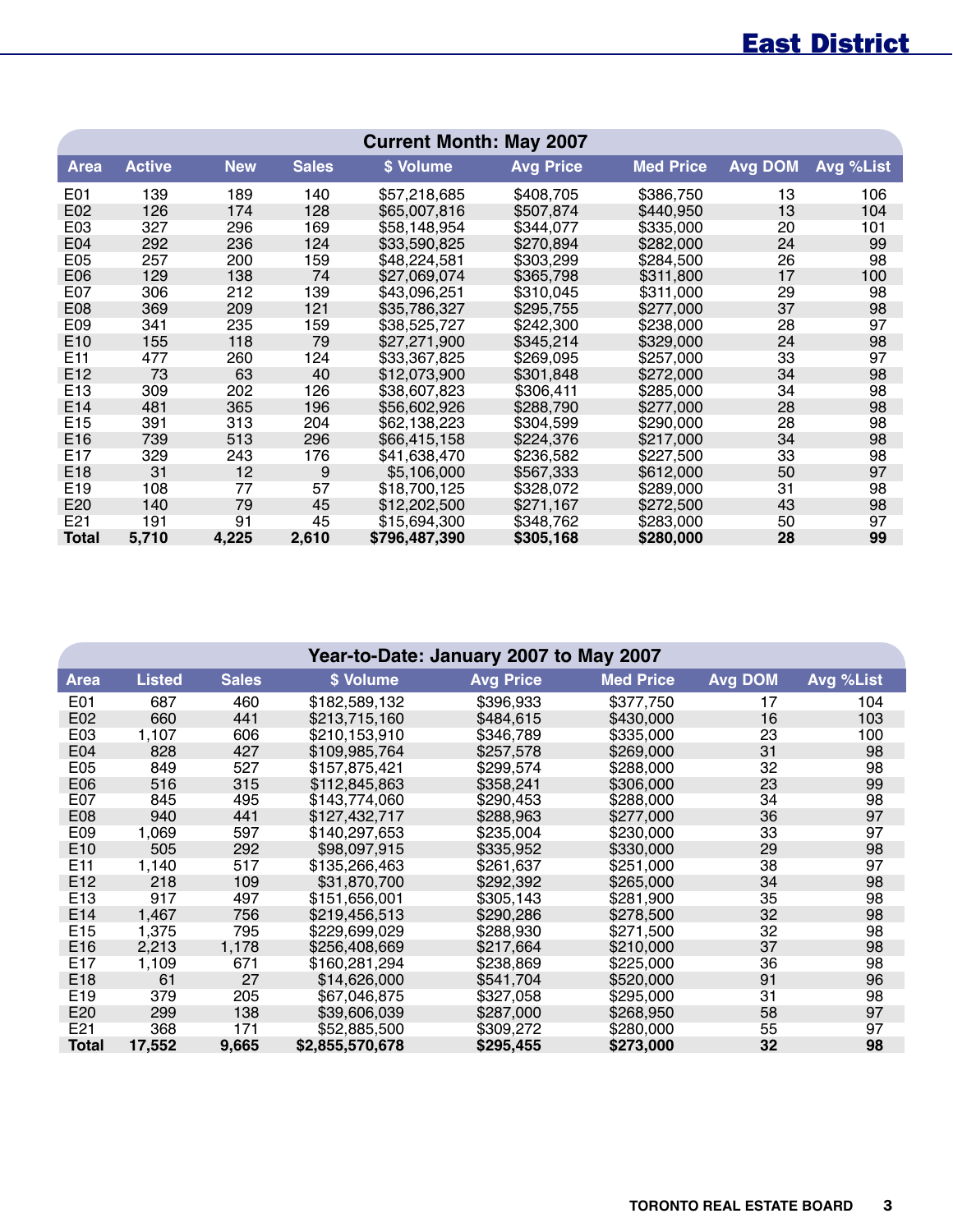

|                 |     |              | <b>Detached Houses</b> |            | <b>Semi-Detached Houses</b> |                              |                 |                |                |                  |                             |       |     |
|-----------------|-----|--------------|------------------------|------------|-----------------------------|------------------------------|-----------------|----------------|----------------|------------------|-----------------------------|-------|-----|
| <b>Area</b>     | Act | <b>Sales</b> | <b>Av. Price</b>       | Med. Price |                             | <b>% S-A Av. % List Area</b> |                 | Act            | <b>Sales</b>   | <b>Av. Price</b> | Med. Price % S-A Av. % List |       |     |
| E01             | 41  | 21           | \$462,205              | \$420,000  | 51.2                        | 105                          | E01             | 64             | 86             | \$415,843        | \$398,500                   | 134.4 | 107 |
| E02             | 49  | 46           | \$682,630              | \$597,500  | 93.9                        | 103                          | E02             | 42             | 61             | \$427.301        | \$405,000                   | 145.2 | 105 |
| E03             | 136 | 86           | \$380.091              | \$358,400  | 63.2                        | 102                          | E03             | 26             | 43             | \$383,680        | \$365,000                   | 165.4 | 103 |
| E04             | 111 | 75           | \$317,651              | \$315,000  | 67.6                        | 100                          | E04             | 13             | 9              | \$265,933        | \$252,000                   | 69.2  | 98  |
| E05             | 64  | 59           | \$419,403              | \$412,500  | 92.2                        | 99                           | E05             | 17             | 6              | \$321.431        | \$323,750                   | 35.3  | 97  |
| E <sub>06</sub> | 110 | 63           | \$377,019              | \$314,900  | 57.3                        | 100                          | E06             | 13             | 9              | \$281,433        | \$287,000                   | 69.2  | 100 |
| E07             | 64  | 69           | \$388,561              | \$376,000  | 107.8                       | 99                           | E07             | 12             | 11             | \$309,726        | \$299,000                   | 91.7  | 99  |
| E <sub>08</sub> | 170 | 73           | \$377,831              | \$330,000  | 42.9                        | 98                           | E08             | 16             | 5              | \$232,100        | \$231,000                   | 31.3  | 97  |
| E09             | 100 | 56           | \$308,570              | \$300.750  | 56.0                        | 98                           | E09             | 7              | $\overline{7}$ | \$263,114        | \$261,000                   | 100.0 | 97  |
| E <sub>10</sub> | 122 | 52           | \$406,173              | \$365,000  | 42.6                        | 98                           | E <sub>10</sub> | 3              | 4              | \$284,500        | \$287,000                   | 133.3 | 100 |
| E <sub>11</sub> | 160 | 54           | \$344,035              | \$345,500  | 33.8                        | 98                           | E <sub>11</sub> | 33             | 15             | \$260,942        | \$260,000                   | 45.5  | 98  |
| E <sub>12</sub> | 49  | 26           | \$340,496              | \$289,000  | 53.1                        | 99                           | E <sub>12</sub> | 6              | 2              | \$231,500        | \$231,500                   | 33.3  | 100 |
| E <sub>13</sub> | 199 | 67           | \$376,320              | \$343,000  | 33.7                        | 98                           | E <sub>13</sub> | 8              | 14             | \$271,839        | \$265,000                   | 175.0 | 99  |
| E <sub>14</sub> | 357 | 144          | \$307,800              | \$295,250  | 40.3                        | 98                           | E14             | 25             | 15             | \$261.833        | \$260,000                   | 60.0  | 99  |
| E <sub>15</sub> | 278 | 137          | \$340,720              | \$321,500  | 49.3                        | 98                           | E <sub>15</sub> | 13             | 15             | \$243,727        | \$237,900                   | 115.4 | 98  |
| E16             | 530 | 198          | \$253,537              | \$245,000  | 37.4                        | 97                           | E <sub>16</sub> | 80             | 44             | \$171,620        | \$177,000                   | 55.0  | 98  |
| E <sub>17</sub> | 214 | 86           | \$272,797              | \$265,000  | 40.2                        | 98                           | E <sub>17</sub> | 6              | 9              | \$181,433        | \$185,000                   | 150.0 | 97  |
| E <sub>18</sub> | 31  | 9            | \$567,333              | \$612,000  | 29.0                        | 97                           | E <sub>18</sub> | $\blacksquare$ |                |                  |                             |       |     |
| E <sub>19</sub> | 96  | 43           | \$356.168              | \$315,000  | 44.8                        | 98                           | E <sub>19</sub> | $\blacksquare$ |                |                  |                             |       |     |
| E <sub>20</sub> | 129 | 40           | \$276,813              | \$275,000  | 31.0                        | 97                           | E20             | $\blacksquare$ |                |                  |                             |       |     |
| E21             | 189 | 44           | \$350,780              | \$284,000  | 23.3                        | 97                           | E <sub>21</sub> |                |                |                  |                             |       |     |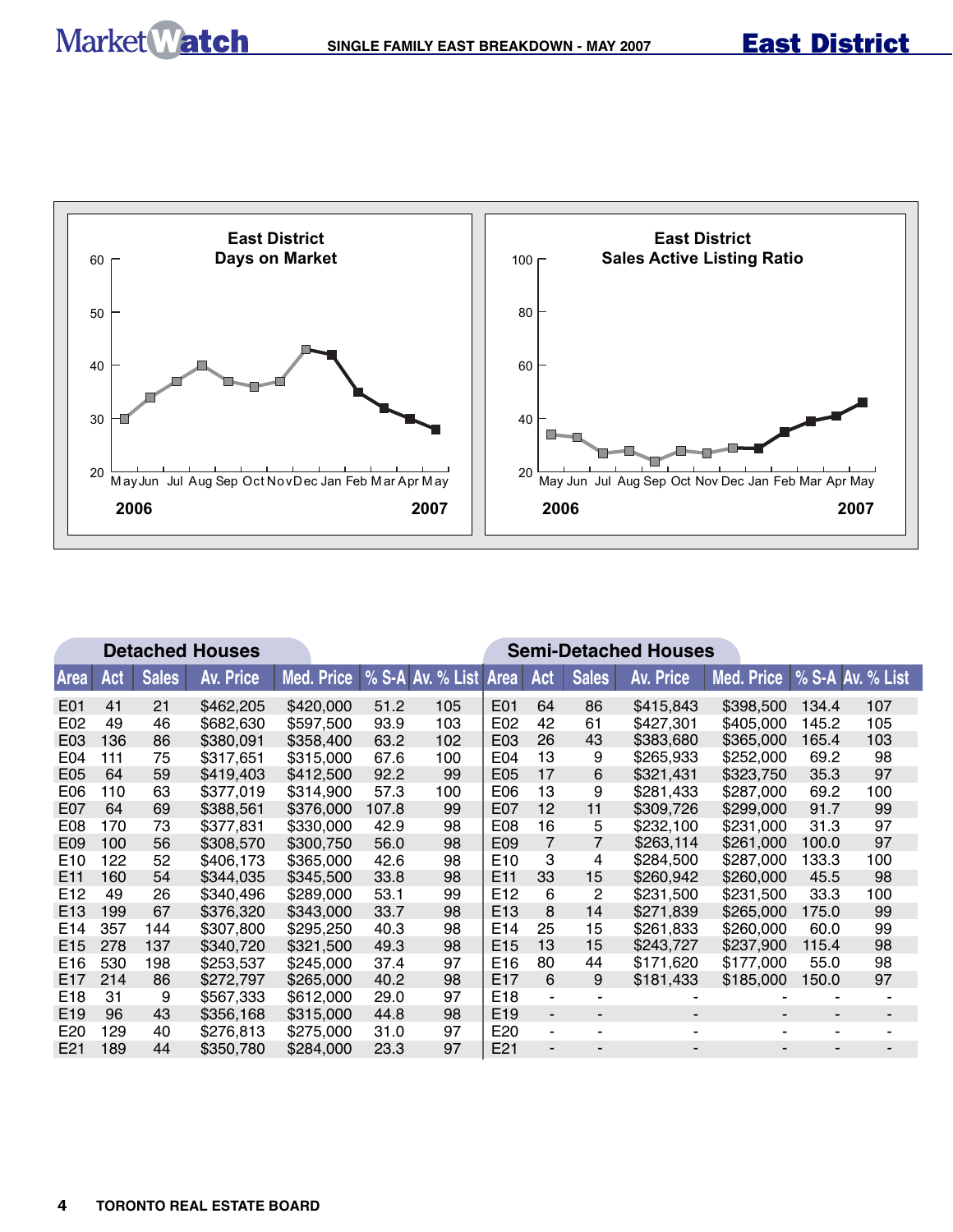|                 | <b>Condo Apartment</b>   |              |                  |                               |       |     | Link            |                          |              |           |            |       |                  |
|-----------------|--------------------------|--------------|------------------|-------------------------------|-------|-----|-----------------|--------------------------|--------------|-----------|------------|-------|------------------|
| Area            | Act                      | <b>Sales</b> | <b>Av. Price</b> | Med. Price   % S-A Av. % List |       |     | <b>Area</b>     | Act                      | <b>Sales</b> | Av. Price | Med. Price |       | % S-A Av. % List |
| E01             | 18                       | 9            | \$306,267        | \$340,000                     | 50.0  | 99  | E01             |                          |              |           |            |       |                  |
| E02             | 22                       | 10           | \$293,475        | \$292,925                     | 45.5  | 100 | E02             |                          |              | ۰         | ۰          |       |                  |
| E03             | 143                      | 28           | \$177,568        | \$152,500                     | 19.6  | 97  | E03             |                          |              |           |            |       |                  |
| E <sub>04</sub> | 127                      | 29           | \$160,697        | \$159,900                     | 22.8  | 97  | E04             |                          |              |           |            |       |                  |
| E05             | 118                      | 60           | \$218,978        | \$202,250                     | 50.9  | 97  | E05             | 6                        | 5            | \$333,856 | \$345,000  | 83.3  | 98               |
| E06             | 3                        | 2            | \$392,000        | \$392,000                     | 66.7  | 100 | E06             |                          |              |           |            |       |                  |
| E07             | 174                      | 37           | \$176,823        | \$178,000                     | 21.3  | 97  | E07             | 13                       | 11           | \$313,527 | \$320,000  | 84.6  | 98               |
| E08             | 133                      | 33           | \$155,610        | \$155,000                     | 24.8  | 97  | E08             | ä,                       |              | \$254,000 | \$254,000  |       | 100              |
| E09             | 170                      | 82           | \$201,081        | \$198,900                     | 48.2  | 97  | E09             | $\overline{\phantom{a}}$ |              |           |            |       |                  |
| E <sub>10</sub> | 10                       | 6            | \$166,817        | \$168,500                     | 60.0  | 98  | E10             | $\blacksquare$           | ٠            |           |            |       |                  |
| E <sub>11</sub> | 134                      | 22           | \$137,841        | \$145,000                     | 16.4  | 95  | E <sub>11</sub> | 9                        |              | \$264,000 | \$264,000  | 11.1  | 96               |
| E <sub>12</sub> | 5                        |              |                  |                               |       |     | E12             |                          | 2            | \$252,500 | \$252,500  | 200.0 | 97               |
| E <sub>13</sub> | 29                       | 12           | \$193,967        | \$196,500                     | 41.4  | 97  | E <sub>13</sub> | 10                       | 2            | \$254,500 | \$254,500  | 20.0  | 96               |
| E14             | 22                       | 9            | \$204,611        | \$185,000                     | 40.9  | 98  | E14             | 7                        | 3            | \$224,333 | \$223,000  | 42.9  | 98               |
| E15             | 13                       | 6            | \$208,083        | \$199,500                     | 46.2  | 97  | E <sub>15</sub> | 13                       | 10           | \$251,470 | \$244.950  | 76.9  | 98               |
| E <sub>16</sub> | 13                       | 13           | \$164,869        | \$127,000                     | 100.0 | 97  | E <sub>16</sub> | 15                       | 12           | \$197,046 | \$199,500  | 80.0  | 97               |
| E <sub>17</sub> | 13                       | 9            | \$144,517        | \$138,750                     | 69.2  | 98  | E <sub>17</sub> | 61                       | 40           | \$226,645 | \$221,000  | 65.6  | 98               |
| E18             |                          |              |                  |                               |       |     | E <sub>18</sub> |                          |              |           |            |       |                  |
| E19             | $\overline{\phantom{a}}$ | -            |                  |                               |       | ٠   | E <sub>19</sub> | 4                        | 3            | \$289,633 | \$285,000  | 75.0  | 99               |
| E20             | 5                        |              |                  |                               |       | ۰   | E20             | 5                        | 4            | \$224,750 | \$233,000  | 80.0  | 98               |
| E21             |                          |              |                  |                               |       |     | E21             | 2                        |              | \$260,000 | \$260,000  | 50.0  | 98               |

|                 |     |              | <b>Condo Townhouse</b> |            |       |                       |                 |                          |              | <b>Detached Condo</b> |                |                          |    |
|-----------------|-----|--------------|------------------------|------------|-------|-----------------------|-----------------|--------------------------|--------------|-----------------------|----------------|--------------------------|----|
| <b>Area</b>     | Act | <b>Sales</b> | <b>Av. Price</b>       | Med. Price |       | % S-A Av. % List Area |                 | Act                      | <b>Sales</b> | <b>Av. Price</b>      | Med. Price     | % S-A Av. % List         |    |
| E01             | 4   | 3            | \$264,300              | \$269,900  | 75.0  | 96                    | E01             |                          |              | ۰                     |                |                          |    |
| E02             | 4   | 3            | \$396,667              | \$384,000  | 75.0  | 104                   | E02             |                          |              |                       |                |                          |    |
| E03             | 10  | 2            | \$292,500              | \$292,500  | 20.0  | 104                   | E03             | ٠                        |              | ۰                     |                |                          |    |
| E <sub>04</sub> | 37  | 11           | \$246,673              | \$244,000  | 29.7  | 97                    | E04             |                          |              |                       |                |                          |    |
| E05             | 50  | 26           | \$227,921              | \$224,750  | 52.0  | 97                    | E05             | ٠                        | -            | ۰.                    | $\blacksquare$ | $\overline{\phantom{0}}$ |    |
| E06             |     |              |                        |            |       | ۰                     | E06             |                          |              |                       |                |                          |    |
| E07             | 33  | 8            | \$255,975              | \$247,500  | 24.2  | 100                   | E07             | ۰                        |              |                       |                |                          |    |
| E08             | 40  | 9            | \$183,889              | \$165,000  | 22.5  | 96                    | E08             |                          |              |                       |                |                          |    |
| E09             | 57  | 11           | \$191,945              | \$193,000  | 19.3  | 97                    | E09             | $\overline{\phantom{0}}$ |              |                       |                |                          |    |
| E <sub>10</sub> | 14  | 9            | \$184,889              | \$193,000  | 64.3  | 98                    | E <sub>10</sub> |                          |              |                       |                |                          |    |
| E <sub>11</sub> | 103 | 20           | \$205,265              | \$201,500  | 19.4  | 98                    | E <sub>11</sub> | 3                        |              |                       |                |                          |    |
| E12             | 9   | 9            | \$208,333              | \$196,000  | 100.0 | 97                    | E12             |                          |              |                       |                |                          |    |
| E <sub>13</sub> | 44  | 18           | \$192,522              | \$181.500  | 40.9  | 98                    | E <sub>13</sub> |                          |              |                       |                |                          |    |
| E14             | 23  |              | \$204,571              | \$220,000  | 30.4  | 98                    | E <sub>14</sub> | 4                        | 2            | \$201,000             | \$201,000      | 50.0                     | 98 |
| E <sub>15</sub> | 42  | 11           | \$199,682              | \$192,000  | 26.2  | 98                    | E <sub>15</sub> |                          |              |                       |                |                          |    |
| E <sub>16</sub> | 81  | 19           | \$131,543              | \$131,260  | 23.5  | 98                    | E16             |                          |              |                       |                |                          |    |
| E17             | 16  | 6            | \$180,817              | \$177,750  | 37.5  | 99                    | E17             |                          |              |                       |                |                          |    |
| E18             |     |              |                        |            |       |                       | E18             |                          |              |                       |                |                          |    |
| E19             |     |              | \$224,000              | \$224,000  | ۰     | 95                    | E19             |                          |              |                       |                |                          |    |
| E20             |     |              |                        |            |       | ۰.                    | E20             |                          |              |                       |                |                          |    |
| E <sub>21</sub> |     |              |                        |            |       |                       | E21             |                          |              |                       |                |                          |    |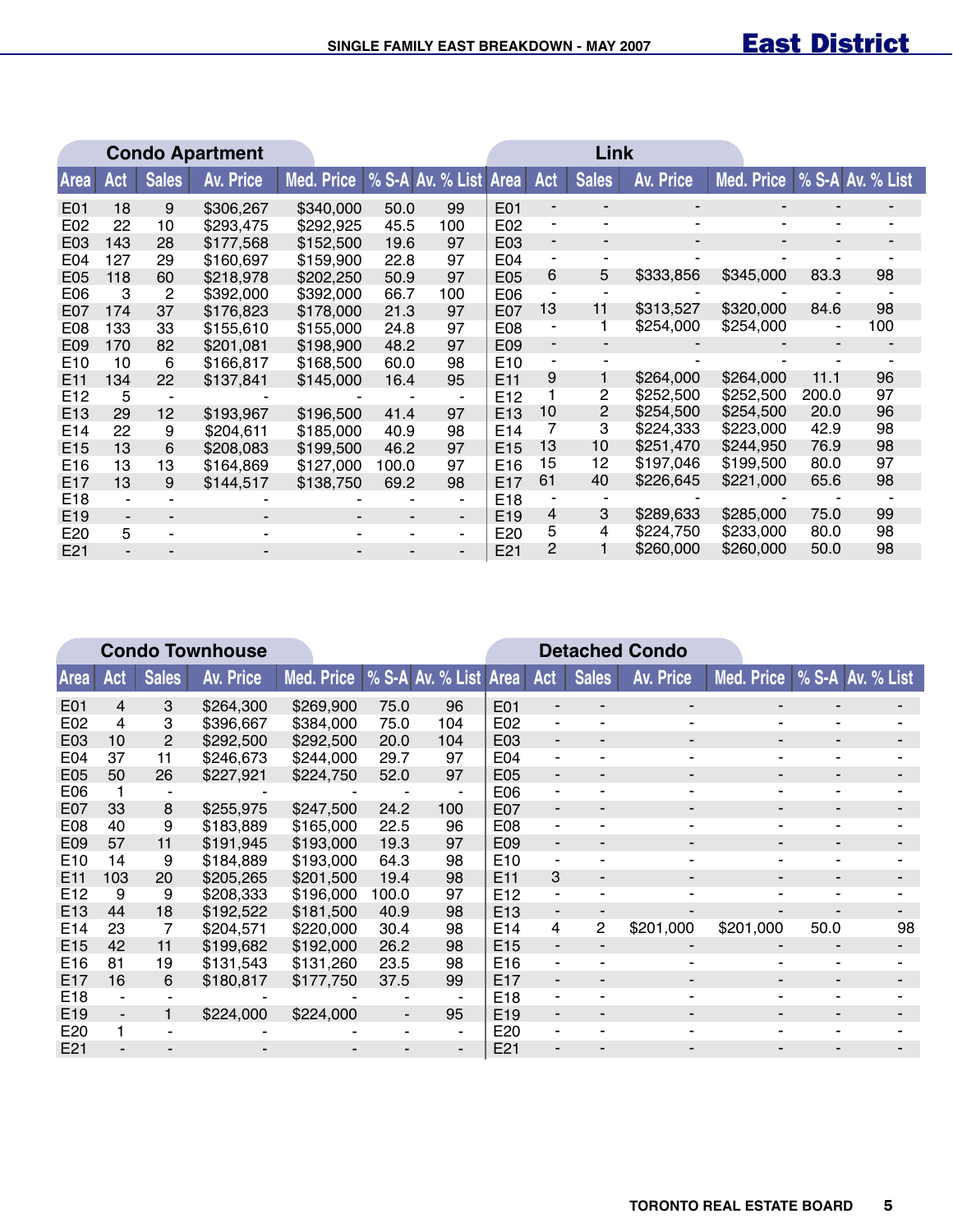|                 |     |              | <b>Co-op Apartment</b> |                 | <b>Attached/Row/Townhouse</b> |                       |                 |     |                 |                  |            |       |                  |
|-----------------|-----|--------------|------------------------|-----------------|-------------------------------|-----------------------|-----------------|-----|-----------------|------------------|------------|-------|------------------|
| <b>Area</b>     | Act | <b>Sales</b> | <b>Av. Price</b>       | Med. Price      |                               | % S-A Av. % List Area |                 | Act | <b>Sales</b>    | <b>Av. Price</b> | Med. Price |       | % S-A Av. % List |
| E01             |     |              |                        |                 |                               |                       | E01             | 11  | 21              | \$390,502        | \$387,500  | 190.9 | 104              |
| E02             |     |              | \$295,000              | \$295,000 100.0 |                               | 107                   | E02             | 8   |                 | \$445,957        | \$425,000  | 87.5  | 104              |
| E03             |     |              |                        |                 |                               | ۰                     | E <sub>03</sub> | 11  | 10 <sup>1</sup> | \$340,600        | \$328,000  | 90.9  | 101              |
| E04             | 3   |              |                        |                 |                               |                       | E04             |     |                 |                  |            |       |                  |
| E05             |     |              | \$240,000              | \$240,000 100.0 |                               | 102                   | E05             |     | 2               | \$288,650        | \$288,650  | 200.0 | 97               |
| E06             |     |              |                        |                 |                               |                       | E06             | 2   |                 |                  |            |       |                  |
| E07             |     |              |                        |                 |                               | ۰.                    | E07             | 10  | 3               | \$279,833        | \$278,000  | 30.0  | 100              |
| E08             |     |              |                        |                 |                               |                       | E08             | 10  |                 |                  |            |       |                  |
| E09             |     |              | \$239,000              | \$239,000 100.0 |                               | 97                    | E <sub>09</sub> | 6   | 2               | \$282,500        | \$282,500  | 33.3  | 97               |
| E <sub>10</sub> |     |              |                        |                 |                               |                       | E <sub>10</sub> | 6   | 8               | \$293,500        | \$288,750  | 133.3 | 99               |
| E <sub>11</sub> |     |              |                        |                 | -                             | ۰.                    | E <sub>11</sub> | 34  | 12              | \$289,500        | \$290,750  | 35.3  | 97               |
| E12             |     |              |                        |                 |                               | ۰                     | E <sub>12</sub> | 3   |                 | \$378,000        | \$378,000  | 33.3  | 95               |
| E <sub>13</sub> |     |              |                        |                 |                               | -                     | E <sub>13</sub> | 19  | 13              | \$252,815        | \$245,000  | 68.4  | 99               |
| E14             |     |              |                        |                 |                               |                       | E14             | 43  | 16              | \$250,234        | \$252,000  | 37.2  | 98               |
| E15             |     |              | \$180,000              | \$180,000 100.0 |                               | 99                    | E <sub>15</sub> | 31  | 24              | \$236,000        | \$235,500  | 77.4  | 98               |
| E16             |     |              | \$115,000              | \$115,000       |                               | 96                    | E <sub>16</sub> | 20  | 9               | \$171,267        | \$178,000  | 45.0  | 98               |
| E <sub>17</sub> |     |              |                        |                 |                               |                       | E <sub>17</sub> | 19  | 26              | \$195,912        | \$196,450  | 136.8 | 99               |
| E18             |     |              |                        |                 |                               |                       | E <sub>18</sub> |     |                 |                  |            |       |                  |
| E <sub>19</sub> |     |              |                        |                 |                               | -                     | E <sub>19</sub> | 8   | 10              | \$229,200        | \$230,000  | 125.0 | 98               |
| E20             |     |              | \$231,000              | \$231,000       |                               | 97                    | E20             |     |                 |                  |            |       |                  |
| E21             |     |              |                        |                 |                               |                       | E <sub>21</sub> |     |                 |                  |            |       |                  |

## West District

|                 | <b>Current Month: May 2007</b> |            |              |                 |                  |                  |                |           |  |  |  |  |  |
|-----------------|--------------------------------|------------|--------------|-----------------|------------------|------------------|----------------|-----------|--|--|--|--|--|
| <b>Area</b>     | <b>Active</b>                  | <b>New</b> | <b>Sales</b> | \$ Volume       | <b>Avg Price</b> | <b>Med Price</b> | <b>Avg DOM</b> | Avg %List |  |  |  |  |  |
| <b>W01</b>      | 113                            | 126        | 79           | \$36,985,040    | \$468,165        | \$394,000        | 21             | 104       |  |  |  |  |  |
| W02             | 150                            | 155        | 119          | \$52,584,874    | \$441,890        | \$394,000        | 18             | 102       |  |  |  |  |  |
| <b>W03</b>      | 286                            | 191        | 101          | \$30,066,955    | \$297,693        | \$294,000        | 28             | 98        |  |  |  |  |  |
| W04             | 303                            | 161        | 89           | \$24,665,400    | \$277,139        | \$285,000        | 36             | 97        |  |  |  |  |  |
| <b>W05</b>      | 629                            | 291        | 144          | \$40,687,900    | \$282,555        | \$296,250        | 46             | 96        |  |  |  |  |  |
| <b>W06</b>      | 313                            | 235        | 148          | \$54,775,370    | \$370,104        | \$340,000        | 26             | 99        |  |  |  |  |  |
| <b>W07</b>      | 131                            | 112        | 83           | \$40,682,261    | \$490,148        | \$472,000        | 27             | 101       |  |  |  |  |  |
| <b>W08</b>      | 315                            | 261        | 170          | \$97,137,587    | \$571,398        | \$451,000        | 25             | 99        |  |  |  |  |  |
| <b>W09</b>      | 232                            | 132        | 73           | \$26,054,612    | \$356,912        | \$360,000        | 29             | 99        |  |  |  |  |  |
| W <sub>10</sub> | 562                            | 252        | 118          | \$30,137,363    | \$255,401        | \$279,500        | 35             | 96        |  |  |  |  |  |
| W12             | 256                            | 195        | 131          | \$57,606,000    | \$439,740        | \$372,000        | 26             | 98        |  |  |  |  |  |
| W13             | 235                            | 163        | 107          | \$52,724,105    | \$492,749        | \$370,000        | 32             | 98        |  |  |  |  |  |
| W14             | 156                            | 132        | 98           | \$32,400,853    | \$330,621        | \$329,500        | 23             | 99        |  |  |  |  |  |
| W <sub>15</sub> | 582                            | 396        | 250          | \$58,977,224    | \$235,909        | \$207,000        | 36             | 97        |  |  |  |  |  |
| W <sub>16</sub> | 216                            | 180        | 117          | \$44,366,050    | \$379,197        | \$341,000        | 28             | 98        |  |  |  |  |  |
| <b>W17</b>      |                                |            |              |                 |                  |                  |                |           |  |  |  |  |  |
| <b>W18</b>      | 175                            | 99         | 47           | \$12,177,251    | \$259,090        | \$262,000        | 35             | 97        |  |  |  |  |  |
| W19             | 613                            | 487        | 329          | \$117,737,517   | \$357,865        | \$349,000        | 26             | 98        |  |  |  |  |  |
| W20             | 583                            | 525        | 374          | \$130,449,066   | \$348,794        | \$328,250        | 22             | 98        |  |  |  |  |  |
| W <sub>21</sub> | 401                            | 285        | 197          | \$90,486,683    | \$459,323        | \$395,000        | 29             | 98        |  |  |  |  |  |
| W22             | 177                            | 173        | 116          | \$39,619,650    | \$341.549        | \$326,000        | 24             | 99        |  |  |  |  |  |
| W23             | 1,310                          | 968        | 560          | \$173,132,379   | \$309,165        | \$301,000        | 26             | 98        |  |  |  |  |  |
| W24             | 941                            | 693        | 413          | \$132,203,238   | \$320,105        | \$305,000        | 31             | 98        |  |  |  |  |  |
| W25             | 98                             | 63         | 34           | \$11,162,300    | \$328,303        | \$315,500        | 29             | 98        |  |  |  |  |  |
| W26             | 25                             | 8          | 7            | \$3,669,200     | \$524,171        | \$420,000        | 45             | 97        |  |  |  |  |  |
| W27             | 210                            | 132        | 101          | \$38,800,900    | \$384,167        | \$335,000        | 29             | 98        |  |  |  |  |  |
| W28             | 280                            | 168        | 92           | \$38,636,760    | \$419,965        | \$390,500        | 35             | 98        |  |  |  |  |  |
| W29             | 172                            | 122        | 78           | \$21,862,200    | \$280,285        | \$268,250        | 38             | 98        |  |  |  |  |  |
| <b>Total</b>    | 9,464                          | 6,705      | 4,175        | \$1,489,788,738 | \$356,836        | \$320,000        | 29             | 98        |  |  |  |  |  |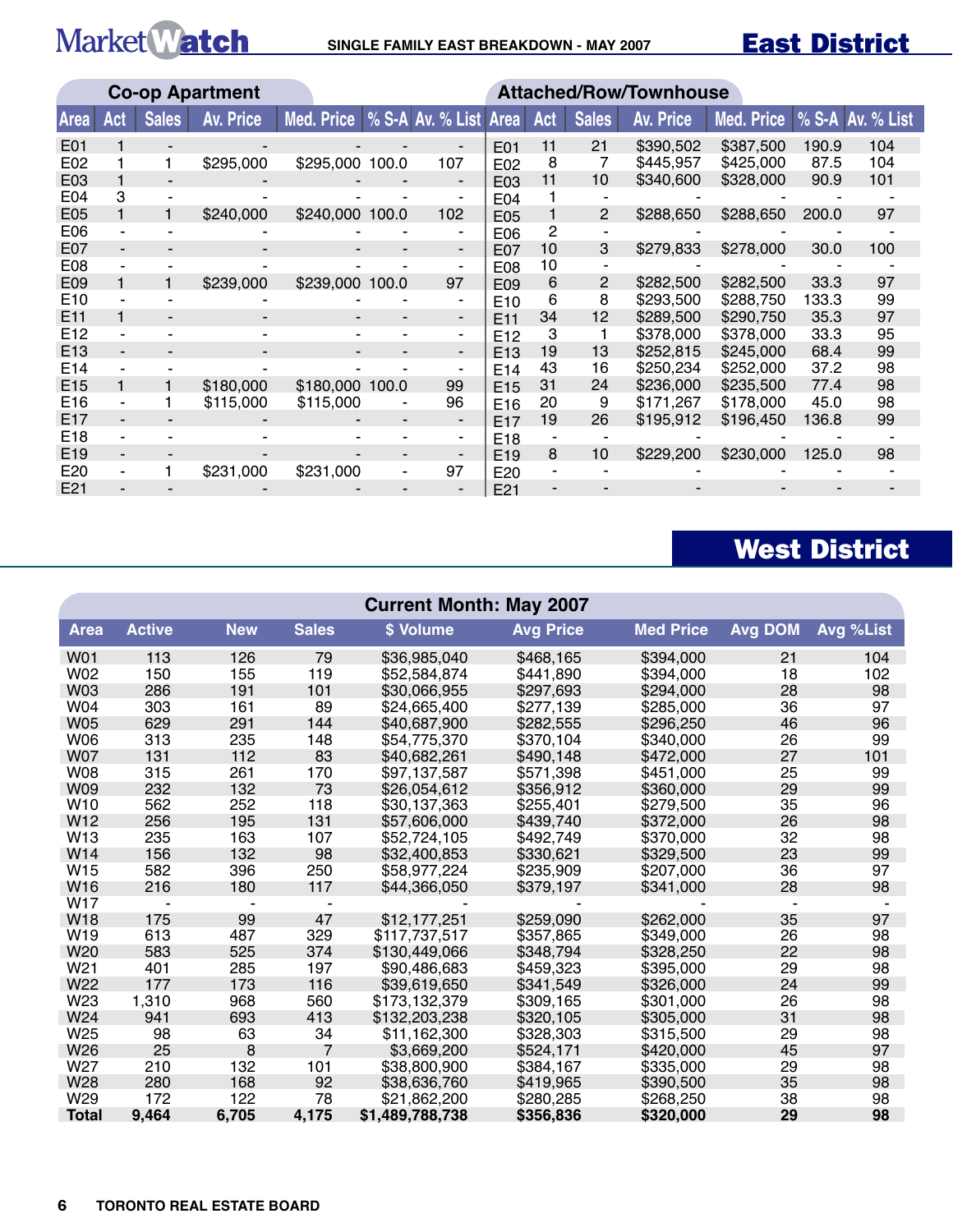

|                 | Year-to-Date: January 2007 to May 2007 |              |                 |                  |                  |                |           |  |  |  |  |  |
|-----------------|----------------------------------------|--------------|-----------------|------------------|------------------|----------------|-----------|--|--|--|--|--|
| <b>Area</b>     | <b>Listed</b>                          | <b>Sales</b> | \$ Volume       | <b>Avg Price</b> | <b>Med Price</b> | <b>Avg DOM</b> | Avg %List |  |  |  |  |  |
| <b>W01</b>      | 443                                    | 273          | \$121,694,388   | \$445,767        | \$400,000        | 23             | 103       |  |  |  |  |  |
| W02             | 610                                    | 376          | \$160,559,214   | \$427,019        | \$382,250        | 20             | 102       |  |  |  |  |  |
| W03             | 763                                    | 391          | \$112,405,805   | \$287,483        | \$280,000        | 34             | 97        |  |  |  |  |  |
| W04             | 741                                    | 340          | \$97,220,116    | \$285,942        | \$286,508        | 39             | 97        |  |  |  |  |  |
| <b>W05</b>      | 1,251                                  | 484          | \$132,798,522   | \$274,377        | \$293,000        | 46             | 96        |  |  |  |  |  |
| W06             | 1,007                                  | 595          | \$207,735,846   | \$349,136        | \$317,000        | 31             | 98        |  |  |  |  |  |
| <b>W07</b>      | 472                                    | 283          | \$133,201,552   | \$470,677        | \$455,000        | 24             | 100       |  |  |  |  |  |
| <b>W08</b>      | 1,022                                  | 621          | \$343,508,393   | \$553,154        | \$435,000        | 29             | 99        |  |  |  |  |  |
| W09             | 532                                    | 238          | \$78,861,951    | \$331,353        | \$335,000        | 38             | 97        |  |  |  |  |  |
| W10             | 1,211                                  | 444          | \$106,764,111   | \$240,460        | \$260,050        | 43             | 96        |  |  |  |  |  |
| W12             | 806                                    | 454          | \$200,502,990   | \$441,637        | \$370,000        | 33             | 98        |  |  |  |  |  |
| W <sub>13</sub> | 719                                    | 388          | \$189,088,425   | \$487,341        | \$372,000        | 30             | 97        |  |  |  |  |  |
| W <sub>14</sub> | 517                                    | 310          | \$95,152,502    | \$306,944        | \$305,500        | 30             | 98        |  |  |  |  |  |
| W <sub>15</sub> | 1,691                                  | 893          | \$203,796,614   | \$228,216        | \$203,000        | 42             | 97        |  |  |  |  |  |
| W16             | 729                                    | 433          | \$153,880,843   | \$355,383        | \$316,000        | 29             | 98        |  |  |  |  |  |
| W17             | 5                                      | 1            | \$455,000       | \$455,000        | \$455,000        | 43             | 98        |  |  |  |  |  |
| <b>W18</b>      | 432                                    | 179          | \$44,630,836    | \$249,334        | \$260,000        | 35             | 97        |  |  |  |  |  |
| W19             | 2,008                                  | 1,136        | \$392,265,974   | \$345,305        | \$335,000        | 30             | 98        |  |  |  |  |  |
| W20             | 2,260                                  | 1,371        | \$471,612,887   | \$343,992        | \$326,000        | 27             | 98        |  |  |  |  |  |
| W21             | 1,258                                  | 690          | \$326,112,474   | \$472,627        | \$389,500        | 33             | 98        |  |  |  |  |  |
| W22             | 664                                    | 444          | \$151,072,188   | \$340,253        | \$317,500        | 27             | 98        |  |  |  |  |  |
| W23             | 4,070                                  | 2,202        | \$669,744,472   | \$304,153        | \$291,000        | 30             | 98        |  |  |  |  |  |
| W24             | 2,834                                  | 1,418        | \$439,792,709   | \$310,150        | \$296,500        | 32             | 98        |  |  |  |  |  |
| W25             | 286                                    | 149          | \$50,251,611    | \$337,259        | \$307,000        | 32             | 98        |  |  |  |  |  |
| W26             | 45                                     | 23           | \$12,647,600    | \$549,896        | \$491,400        | 56             | 96        |  |  |  |  |  |
| W27             | 657                                    | 435          | \$153,654,700   | \$353,229        | \$319,800        | 34             | 98        |  |  |  |  |  |
| W28             | 646                                    | 342          | \$149,180,360   | \$436,200        | \$388,500        | 42             | 97        |  |  |  |  |  |
| W29             | 481                                    | 315          | \$87,383,713    | \$277,409        | \$263,000        | 44             | 98        |  |  |  |  |  |
| <b>Total</b>    | 28,160                                 | 15,228       | \$5,285,975,796 | \$347,122        | \$310,000        | 32             | 98        |  |  |  |  |  |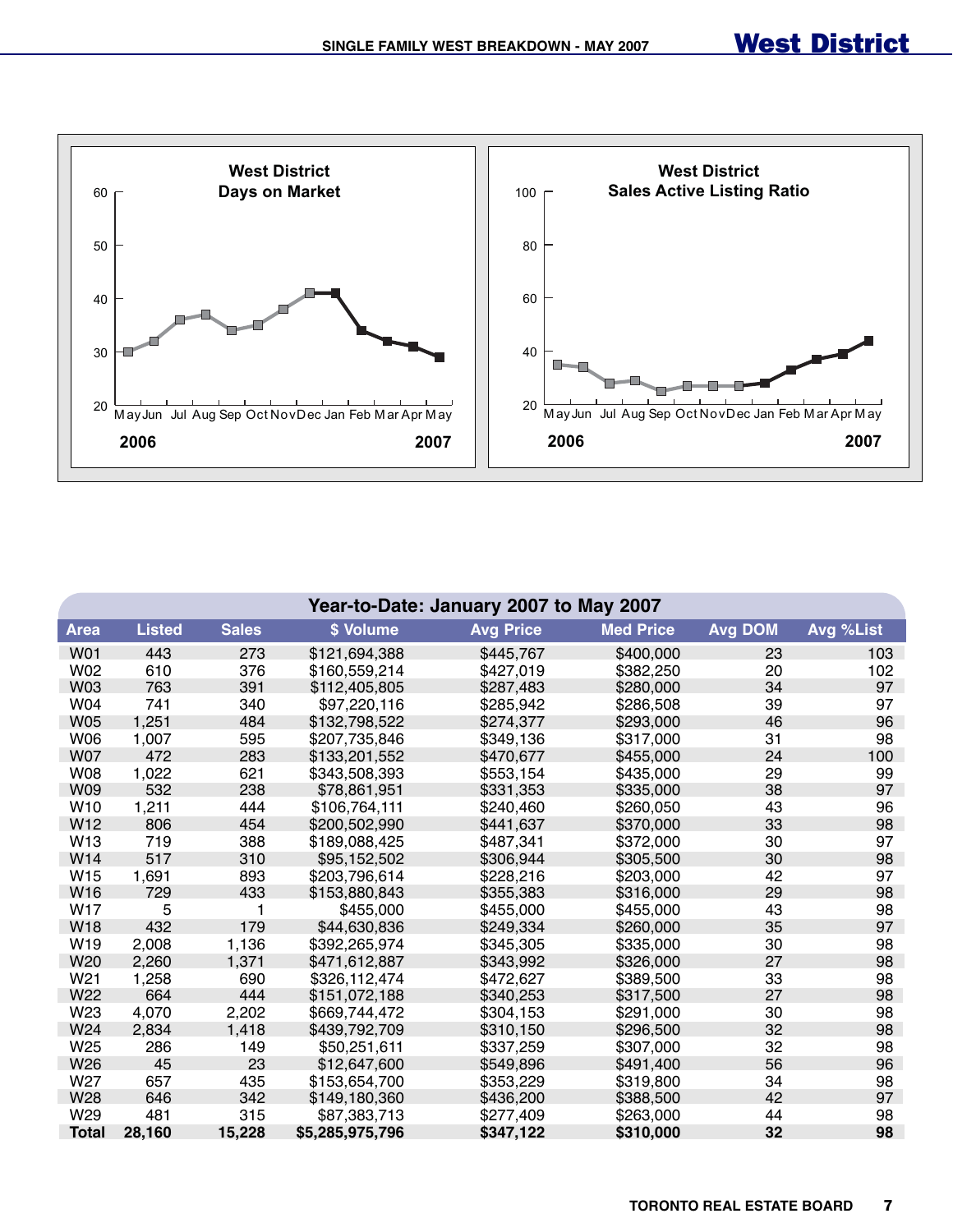

|                 |     |              | <b>Detached Houses</b> | <b>Semi-Detached Houses</b> |      |                          |                 |                |                |                  |            |       |                  |
|-----------------|-----|--------------|------------------------|-----------------------------|------|--------------------------|-----------------|----------------|----------------|------------------|------------|-------|------------------|
| <b>Area</b>     | Act | <b>Sales</b> | <b>Av. Price</b>       | <b>Med. Price</b>           |      | % S-A Av. % List         | <b>Area</b>     | Act            | <b>Sales</b>   | <b>Av. Price</b> | Med. Price |       | % S-A Av. % List |
| W01             | 35  | 30           | \$706,740              | \$623,750                   | 85.7 | 106                      | W01             | 16             | 15             | \$440,624        | \$420,000  | 93.8  | 107              |
| W02             | 67  | 48           | \$533,914              | \$544,500                   | 71.6 | 103                      | W02             | 48             | 41             | \$399,049        | \$370,100  | 85.4  | 104              |
| W03             | 166 | 59           | \$300,487              | \$295,500                   | 35.5 | 97                       | W03             | 59             | 26             | \$325,396        | \$343,000  | 44.1  | 99               |
| W04             | 127 | 38           | \$362,464              | \$346,375                   | 29.9 | 98                       | W04             | 23             | 9              | \$308,972        | \$315,000  | 39.1  | 98               |
| W05             | 124 | 41           | \$400,232              | \$376,500                   | 33.1 | 97                       | <b>W05</b>      | 137            | 53             | \$309,815        | \$305,500  | 38.7  | 97               |
| W06             | 76  | 57           | \$391,787              | \$372,500                   | 75.0 | 100                      | <b>W06</b>      | 20             | 4              | \$334,357        | \$350,965  | 20.0  | 101              |
| W07             | 75  | 51           | \$550,489              | \$500,000                   | 68.0 | 103                      | <b>W07</b>      | 3              |                |                  |            |       |                  |
| <b>W08</b>      | 140 | 98           | \$772,159              | \$570,000                   | 70.0 | 100                      | <b>W08</b>      | $\overline{4}$ | 8              | \$370,625        | \$381,500  | 200.0 | 99               |
| W09             | 62  | 37           | \$485,117              | \$445,000                   | 59.7 | 101                      | W09             | 5              | 6              | \$315,150        | \$315,950  | 120.0 | 97               |
| W10             | 175 | 62           | \$317,979              | \$306,500                   | 35.4 | 97                       | W <sub>10</sub> | 21             | $\overline{7}$ | \$271,929        | \$271,000  | 33.3  | 96               |
| W <sub>12</sub> | 156 | 69           | \$557,567              | \$477,000                   | 44.2 | 99                       | W <sub>12</sub> | 13             | 11             | \$340.773        | \$341,000  | 84.6  | 98               |
| W <sub>13</sub> | 143 | 57           | \$696,268              | \$606,000                   | 39.9 | 98                       | W <sub>13</sub> | 19             | 16             | \$300,906        | \$294,000  | 84.2  | 98               |
| W <sub>14</sub> | 43  | 41           | \$457,785              | \$448,000                   | 95.4 | 100                      | W <sub>14</sub> | 14             | 13             | \$335,254        | \$330,000  | 92.9  | 100              |
| W15             | 35  | 15           | \$453,580              | \$427,000                   | 42.9 | 97                       | W <sub>15</sub> | 21             | 19             | \$349,692        | \$359,000  | 90.5  | 98               |
| W16             | 96  | 55           | \$470,072              | \$402,000                   | 57.3 | 98                       | W <sub>16</sub> | 45             | 19             | \$318,879        | \$317,000  | 42.2  | 98               |
| W <sub>17</sub> |     |              |                        |                             |      | $\overline{\phantom{a}}$ | W <sub>17</sub> |                |                |                  |            |       |                  |
| W18             | 55  | 22           | \$281,659              | \$280,500                   | 40.0 | 97                       | W18             | 70             | 20             | \$262,113        | \$260,250  | 28.6  | 97               |
| W <sub>19</sub> | 276 | 145          | \$449,303              | \$443,500                   | 52.5 | 98                       | W <sub>19</sub> | 84             | 61             | \$337,277        | \$339,000  | 72.6  | 98               |
| W20             | 278 | 162          | \$436,283              | \$420,000                   | 58.3 | 98                       | W <sub>20</sub> | 101            | 85             | \$318,934        | \$320,000  | 84.2  | 98               |
| W21             | 271 | 117          | \$560,296              | \$469,000                   | 43.2 | 98                       | W <sub>21</sub> | 16             | 8              | \$335,488        | \$314,500  | 50.0  | 99               |
| W22             | 117 | 60           | \$394,883              | \$381,000                   | 51.3 | 99                       | W22             | 24             | 23             | \$306,343        | \$308,000  | 95.8  | 99               |
| W23             | 888 | 355          | \$343,819              | \$335,500                   | 40.0 | 98                       | W23             | 233            | 93             | \$271,746        | \$273,000  | 39.9  | 98               |
| W24             | 604 | 218          | \$388,461              | \$374,250                   | 36.1 | 97                       | W24 130         |                | 90             | \$278,497        | \$276,500  | 69.2  | 98               |
| W25             | 46  | 15           | \$408.727              | \$354,000                   | 32.6 | 98                       | W <sub>25</sub> | 5              |                |                  |            |       |                  |
| W26             | 25  | 7            | \$524,171              | \$420,000                   | 28.0 | 97                       | W <sub>26</sub> | ٠              |                |                  |            |       |                  |
| W27             | 165 | 82           | \$419.788              | \$350,000                   | 49.7 | 98                       | W <sub>27</sub> | $\overline{7}$ | 4              | \$279,000        | \$293,000  | 57.1  | 99               |
| W28             | 232 | 72           | \$451,601              | \$416,500                   | 31.0 | 98                       | W28             | 11             | 10             | \$292,050        | \$287,250  | 90.9  | 99               |
| W29             | 143 | 62           | \$301,821              | \$286,500                   | 43.4 | 98                       | W29             | 11             | 5              | \$210,800        | \$210,000  | 45.5  | 97               |

|                 |                          |              | <b>Condo Apartment</b> |            |                       |                          | Link            |                          |                          |                          |                             |                |     |
|-----------------|--------------------------|--------------|------------------------|------------|-----------------------|--------------------------|-----------------|--------------------------|--------------------------|--------------------------|-----------------------------|----------------|-----|
| Area            | Act                      | <b>Sales</b> | Av. Price              | Med. Price | % S-A Av. % List Area |                          |                 | Act                      | <b>Sales</b>             | Av. Price                | Med. Price % S-A Av. % List |                |     |
| W01             | 43                       | 24           | \$245,569              | \$241,250  | 55.8                  | 99                       | W01             |                          |                          |                          |                             |                |     |
| W02             | 19                       | 16           | \$358,338              | \$312,500  | 84.2                  | 99                       | <b>W02</b>      | $\overline{\phantom{a}}$ |                          |                          |                             |                |     |
| W03             | 34                       | 13           | \$233,077              | \$245,000  | 38.2                  | 98                       | W03             |                          |                          |                          | ۰                           |                |     |
| W04             | 119                      | 25           | \$151,420              | \$153,000  | 21.0                  | 96                       | <b>W04</b>      | $\mathbf{1}$             | $\overline{\phantom{a}}$ | $\overline{\phantom{a}}$ | $\overline{\phantom{a}}$    | $\blacksquare$ |     |
| <b>W05</b>      | 209                      | 25           | \$145,640              | \$150,000  | 12.0                  | 95                       | <b>W05</b>      | 2                        |                          |                          | -                           | ۰              |     |
| <b>W06</b>      | 187                      | 64           | \$347,823              | \$278,000  | 34.2                  | 98                       | <b>W06</b>      | $\overline{\phantom{a}}$ |                          | ٠                        | $\overline{\phantom{a}}$    | ٠              |     |
| <b>W07</b>      | 26                       | 23           | \$348,926              | \$264,500  | 88.5                  | 98                       | <b>W07</b>      | $\blacksquare$           | ۰                        |                          | $\blacksquare$              | ۰              |     |
| <b>W08</b>      | 143                      | 45           | \$252,789              | \$214,500  | 31.5                  | 96                       | <b>W08</b>      | $\overline{\phantom{a}}$ | $\overline{\phantom{a}}$ | ٠                        | $\overline{\phantom{a}}$    | $\blacksquare$ |     |
| W09             | 149                      | 25           | \$164,816              | \$161,500  | 16.8                  | 97                       | W09             | 1                        | ٠                        | $\blacksquare$           |                             | ۰              |     |
| W <sub>10</sub> | 265                      | 31           | \$154,350              | \$151,500  | 11.7                  | 96                       | W <sub>10</sub> | $\overline{c}$           |                          |                          |                             | ٠              |     |
| W <sub>12</sub> | 46                       | 31           | \$230,338              | \$206,500  | 67.4                  | 98                       | W12             |                          |                          |                          |                             |                |     |
| W13             | 22                       | 10           | \$207,600              | \$204,000  | 45.5                  | 98                       | W <sub>13</sub> | $\blacksquare$           | -                        |                          |                             |                |     |
| W14             | 50                       | 16           | \$204,572              | \$196,000  | 32.0                  | 96                       | W14             | $\blacksquare$           |                          |                          |                             |                |     |
| W <sub>15</sub> | 447                      | 171          | \$200,690              | \$194,000  | 38.3                  | 97                       | W <sub>15</sub> | $\overline{\phantom{a}}$ | 1                        | \$297,000                | \$297,000                   |                | 96  |
| W <sub>16</sub> | 18                       | 13           | \$302,731              | \$218,000  | 72.2                  | 97                       | W16             | 4                        | 4                        | \$284,125                | \$292,500                   | 100.0          | 98  |
| <b>W17</b>      | $\overline{\phantom{a}}$ |              |                        |            |                       | $\blacksquare$           | W17             | $\overline{a}$           |                          |                          |                             |                |     |
| W18             | 20                       | 2            | \$126,000              | \$126,000  | 10.0                  | 98                       | W18             | $\overline{\phantom{a}}$ |                          |                          |                             |                |     |
| W <sub>19</sub> | 134                      | 40           | \$220,960              | \$196,500  | 29.9                  | 97                       | W <sub>19</sub> | 7                        | 4                        | \$346,500                | \$328,000                   | 57.1           | 97  |
| W <sub>20</sub> | 49                       | 21           | \$200,867              | \$209,900  | 42.9                  | 98                       | W20             | 7                        | 6                        | \$339,267                | \$336,550                   | 85.7           | 99  |
| W <sub>21</sub> | 19                       | 17           | \$268,529              | \$220,000  | 89.5                  | 98                       | W <sub>21</sub> | $\overline{7}$           | 4                        | \$331,250                | \$316,000                   | 57.1           | 99  |
| W22             | $\overline{2}$           | 2            | \$287,500              | \$287,500  | 100.0                 | 99                       | W22             | 3                        |                          |                          |                             |                |     |
| W <sub>23</sub> | 30                       | 17           | \$199,553              | \$185,500  | 56.7                  | 97                       | W <sub>23</sub> | 5                        | ٠                        |                          |                             |                |     |
| W24             | 91                       | 38           | \$166,977              | \$160,750  | 41.8                  | 97                       | W24             | 1                        | 2                        | \$299,250                | \$299,250                   | 200.0          | 98  |
| W <sub>25</sub> | 18                       | 4            | \$178,125              | \$178,000  | 22.2                  | 97                       | W25             | $\mathbf{1}$             | 1                        | \$317,000                | \$317,000                   | 100.0          | 101 |
| W26             | ٠                        | ٠            |                        |            |                       | $\overline{\phantom{a}}$ | W <sub>26</sub> |                          |                          |                          |                             |                |     |
| W27             | 12                       |              |                        |            |                       | $\blacksquare$           | W27             | 3                        |                          |                          |                             |                |     |
| W28             |                          |              |                        |            |                       | ۰                        | W28             | 2                        | 1                        | \$307,500                | \$307,500                   | 50.0           | 98  |
| W29             | 4                        |              |                        |            |                       |                          | W29             |                          |                          |                          |                             |                |     |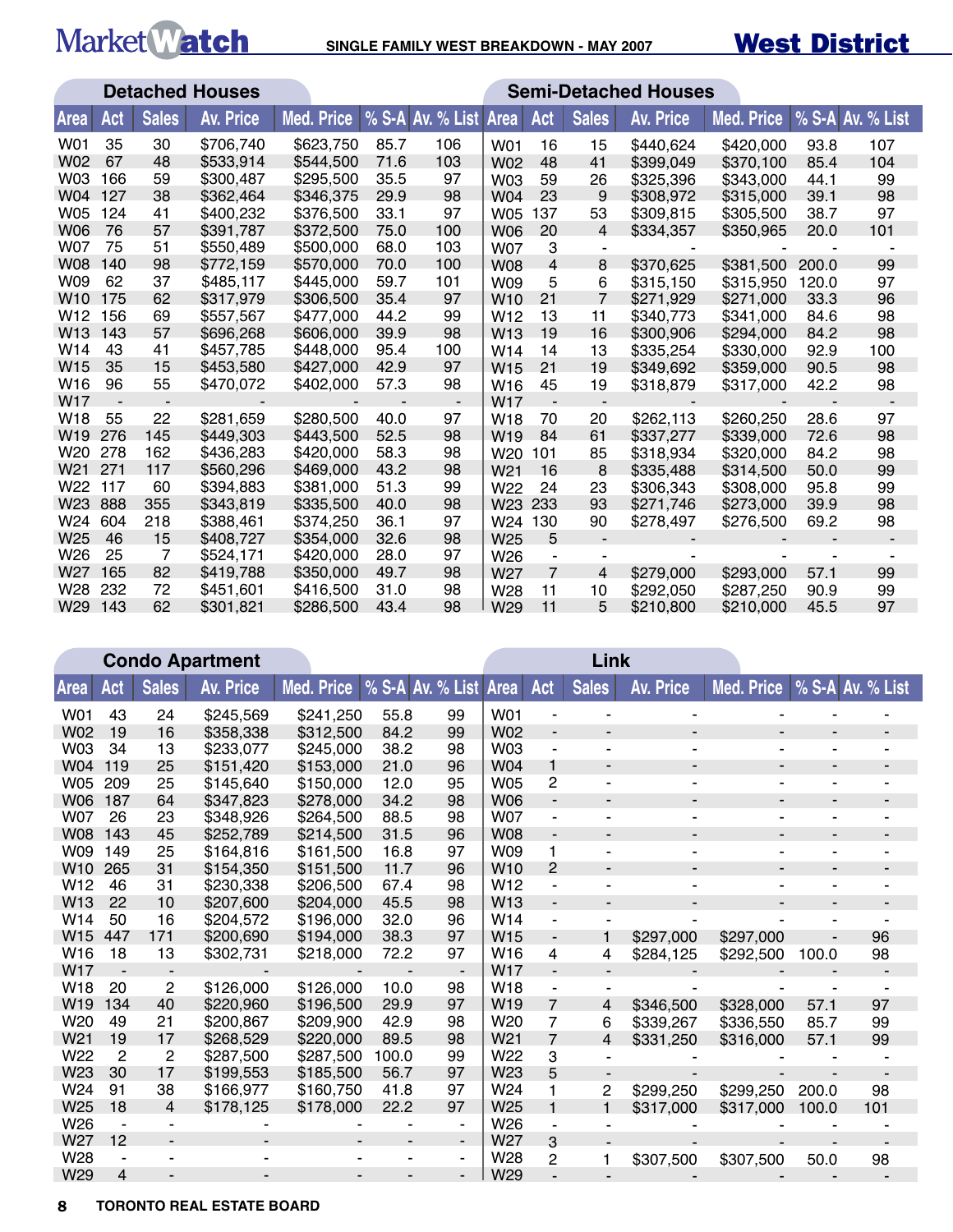## West District

|                 |     |                | <b>Condo Townhouse</b> |                 |      |                       | <b>Detached Condo</b> |                              |              |           |                          |       |                  |
|-----------------|-----|----------------|------------------------|-----------------|------|-----------------------|-----------------------|------------------------------|--------------|-----------|--------------------------|-------|------------------|
| Area            | Act | <b>Sales</b>   | <b>Av. Price</b>       | Med. Price      |      | % S-A Av. % List Area |                       | Act                          | <b>Sales</b> | Av. Price | Med. Price               |       | % S-A Av. % List |
| W01             | 8   | 5              | \$321,400              | \$320,000       | 62.5 | 100                   | <b>W01</b>            |                              |              |           |                          |       |                  |
| <b>W02</b>      | 5   | 4              | \$290,506              | \$304,500       | 80.0 | 99                    | <b>W02</b>            | $\overline{\phantom{a}}$     |              |           |                          |       |                  |
| <b>W03</b>      | 22  | 3              | \$282,633              | \$298,000       | 13.6 | 99                    | W <sub>03</sub>       | $\qquad \qquad \blacksquare$ |              |           | ۰                        |       |                  |
| <b>W04</b>      | 25  | 12             | \$250,375              | \$245,000       | 48.0 | 97                    | <b>W04</b>            | -                            |              |           | ٠                        |       |                  |
| <b>W05</b>      | 128 | 19             | \$199,916              | \$205,000       | 14.8 | 95                    | <b>W05</b>            | ٠                            |              |           |                          |       |                  |
| <b>W06</b>      | 17  | 12             | \$399,783              | \$368,750       | 70.6 | 99                    | <b>W06</b>            | $\overline{\phantom{a}}$     |              |           | $\overline{\phantom{a}}$ |       |                  |
| <b>W07</b>      | 5   |                |                        |                 |      |                       | <b>W07</b>            | $\qquad \qquad \blacksquare$ |              |           | ۰                        |       |                  |
| <b>W08</b>      | 21  | 12             | \$287,584              | \$303,505       | 57.1 | 99                    | <b>W08</b>            | -                            |              |           | $\blacksquare$           |       |                  |
| W09             | 7   | 5              | \$418,800              | \$448,000       | 71.4 | 100                   | W09                   | ٠                            |              |           | $\overline{\phantom{a}}$ |       | -                |
| W <sub>10</sub> | 90  | 16             | \$193,894              | \$181,000       | 17.8 | 97                    | W <sub>10</sub>       | 1                            |              |           | $\blacksquare$           |       |                  |
| W <sub>12</sub> | 34  | 20             | \$412,244              | \$296,000       | 58.8 | 98                    | W <sub>12</sub>       | 1                            |              |           | ۰                        |       |                  |
| W13             | 43  | 21             | \$255,419              | \$238,000       | 48.8 | 98                    | W <sub>13</sub>       | ٠                            |              |           | ٠                        |       |                  |
| W14             | 48  | 27             | \$217,786              | \$229,600       | 56.3 | 98                    | W14                   | $\qquad \qquad \blacksquare$ |              |           |                          |       |                  |
| W15             | 73  | 40             | \$252,534              | \$244,450       | 54.8 | 98                    | W <sub>15</sub>       | $\overline{\phantom{a}}$     |              | ٠         | $\overline{a}$           |       |                  |
| W16             | 51  | 24             | \$287,100              | \$267,000       | 47.1 | 98                    | W <sub>16</sub>       | $\overline{\phantom{a}}$     |              |           | ٠                        |       |                  |
| W17             |     |                |                        |                 |      |                       | <b>W17</b>            | $\qquad \qquad \blacksquare$ |              |           | $\overline{a}$           |       |                  |
| W18             | 30  | $\overline{c}$ | \$178,750              | \$178,750       | 6.7  | 97                    | W <sub>18</sub>       | $\qquad \qquad \blacksquare$ |              |           | ۰                        |       |                  |
| W <sub>19</sub> | 89  | 58             | \$259,022              | \$271,250       | 65.2 | 98                    | W <sub>19</sub>       | $\overline{\phantom{m}}$     |              | ٠         | $\overline{\phantom{a}}$ |       |                  |
| W20             | 108 | 75             | \$246,467              | \$235,000       | 69.4 | 98                    | W <sub>20</sub>       |                              |              |           |                          |       |                  |
| W <sub>21</sub> | 33  | 12             | \$272,125              | \$238,750       | 36.4 | 98                    | W <sub>21</sub>       | -                            |              |           | $\blacksquare$           |       |                  |
| W22             | 6   | 5              | \$209,480              | \$207,500       | 83.3 | 99                    | W22                   | $\qquad \qquad \blacksquare$ |              |           |                          |       |                  |
| W23             | 67  | 36             | \$205,314              | \$196,500       | 53.7 | 98                    | W <sub>23</sub>       | $\qquad \qquad \blacksquare$ |              |           |                          |       |                  |
| W24             | 67  | 25             | \$192,640              | \$182,000       | 37.3 | 98                    | W24                   | 1                            | 1            | \$405,000 | \$405,000                | 100.0 | 96               |
| W <sub>25</sub> | 15  | 9              | \$283,833              | \$255,000       | 60.0 | 98                    | W25                   | 3                            | ٠            |           |                          |       |                  |
| W26             |     |                |                        |                 |      | ٠                     | W26                   | $\qquad \qquad \blacksquare$ |              |           |                          |       |                  |
| W27             | 20  | 11             | \$199,109              | \$205,000       | 55.0 | 99                    | W <sub>27</sub>       | $\overline{\phantom{a}}$     |              |           |                          |       |                  |
| W28             | 10  |                |                        |                 |      |                       | W28                   | ۰                            |              |           |                          |       |                  |
| W29             | 5   | $\overline{7}$ | \$177,757              | \$178,900 140.0 |      | 99                    | W29                   |                              |              |           |                          |       |                  |

|                 |                |              | <b>Co-op Apartment</b> |                   | <b>Attached/Row/Townhouse</b> |    |                 |                          |              |                  |                   |       |                  |  |  |
|-----------------|----------------|--------------|------------------------|-------------------|-------------------------------|----|-----------------|--------------------------|--------------|------------------|-------------------|-------|------------------|--|--|
| <b>Area</b>     | Act            | <b>Sales</b> | <b>Av. Price</b>       | <b>Med. Price</b> | │% S-A Av. % List Area        |    |                 | Act                      | <b>Sales</b> | <b>Av. Price</b> | <b>Med. Price</b> |       | % S-A Av. % List |  |  |
| W01             |                | 2            | \$178,050              | \$178,050         |                               | 98 | W01             | 11                       | 3            | \$438,909        | \$450,000         | 27.3  | 117              |  |  |
| <b>W02</b>      |                |              |                        |                   |                               |    | <b>W02</b>      | 11                       | 10           | \$370,056        | \$338,000         | 90.9  | 100              |  |  |
| <b>W03</b>      | 1              |              |                        |                   |                               |    | W03             | 4                        |              |                  |                   |       |                  |  |  |
| <b>W04</b>      | 2              |              | \$126,000              | \$126,000         | 50.0                          | 97 | W04             | 6                        | 4            | \$298,750        | \$300,500         | 66.7  | 99               |  |  |
| <b>W05</b>      | 29             | 6            | \$69,800               | \$68,000          | 20.7                          | 94 | <b>W05</b>      |                          |              |                  |                   |       |                  |  |  |
| <b>W06</b>      | 5              | 3            | \$105,667              | \$118,000         | 60.0                          | 97 | <b>W06</b>      | 8                        | 8            | \$466,375        | \$423,000         | 100.0 | 98               |  |  |
| <b>W07</b>      | -              |              | \$265,000              | \$265,000         | $\blacksquare$                | 98 | <b>W07</b>      | 22                       | 8            | \$539,625        | \$531,500         | 36.4  | 101              |  |  |
| <b>W08</b>      |                |              | \$188,500              | \$188,500         | $\overline{\phantom{a}}$      | 95 | <b>W08</b>      | $\overline{7}$           | 6            | \$581,000        | \$582,450         | 85.7  | 100              |  |  |
| W09             | 7              |              |                        |                   | ٠                             | ۰  | W09             |                          |              |                  |                   |       |                  |  |  |
| W <sub>10</sub> | 4              |              |                        |                   |                               |    | W <sub>10</sub> | 4                        | 2            | \$316,000        | \$316,000         | 50.0  | 96               |  |  |
| W <sub>12</sub> | 1              |              |                        |                   |                               |    | W <sub>12</sub> | 5                        |              |                  |                   |       |                  |  |  |
| W13             |                |              |                        |                   |                               |    | W <sub>13</sub> | 8                        | 3            | \$260,833        | \$258,000         | 37.5  | 98               |  |  |
| W14             | 1              | 1            | \$120,000              | \$120,000         | 100.0                         | 92 | W14             | ä,                       |              |                  |                   |       |                  |  |  |
| W <sub>15</sub> | 6              | 3            | \$177,667              | \$178,000         | 50.0                          | 97 | W <sub>15</sub> | $\overline{\phantom{a}}$ | 1            | \$280,000        | \$280,000         |       | 98               |  |  |
| W16             | $\blacksquare$ | 1            | \$186,500              | \$186,500         | $\overline{\phantom{a}}$      | 96 | W <sub>16</sub> | 2                        | 1            | \$304,500        | \$304,500         | 50.0  | 98               |  |  |
| W <sub>17</sub> |                |              |                        |                   |                               |    | <b>W17</b>      | $\blacksquare$           |              |                  |                   |       |                  |  |  |
| W18             |                | 1            | \$129,000              | \$129,000         | $\blacksquare$                | 96 | W18             |                          |              |                  |                   |       |                  |  |  |
| W19             |                |              |                        |                   |                               |    | W <sub>19</sub> | 23                       | 21           | \$322,243        | \$320,000         | 91.3  | 98               |  |  |
| W <sub>20</sub> |                |              |                        |                   |                               | ۰  | W <sub>20</sub> | 40                       | 25           | \$316,920        | \$302,000         | 62.5  | 98               |  |  |
| W <sub>21</sub> | $\blacksquare$ |              |                        |                   | $\overline{\phantom{a}}$      | -  | W <sub>21</sub> | 54                       | 39           | \$335,709        | \$310,000         | 72.2  | 98               |  |  |
| W22             | ۰              |              |                        |                   |                               | ۰. | W22             | 25                       | 26           | \$279,167        | \$275,000         | 104.0 | 99               |  |  |
| W23             |                |              |                        |                   |                               | ۰. | W <sub>23</sub> | 87                       | 59           | \$254,585        | \$261,000         | 67.8  | 98               |  |  |
| W <sub>24</sub> | 1              |              |                        |                   |                               | ٠  | W24             | 46                       | 39           | \$263,833        | \$265,000         | 84.8  | 98               |  |  |
| W <sub>25</sub> | 1              |              |                        |                   |                               | -  | W <sub>25</sub> | 9                        | 5            | \$289,480        | \$287,500         | 55.6  | 98               |  |  |
| W26             |                |              |                        |                   |                               | ۰  | W26             |                          |              |                  |                   |       |                  |  |  |
| W <sub>27</sub> |                |              |                        |                   |                               | ٠  | W27             | 3                        | 4            | \$268,025        | \$270,750         | 133.3 | 99               |  |  |
| W28             | ٠              |              |                        |                   |                               | ۰  | W28             | 25                       | 9            | \$321,500        | \$278,000         | 36.0  | 99               |  |  |
| W29             |                |              |                        |                   |                               |    | W29             | 9                        | 4            | \$212,750        | \$209,500         | 44.4  | 100              |  |  |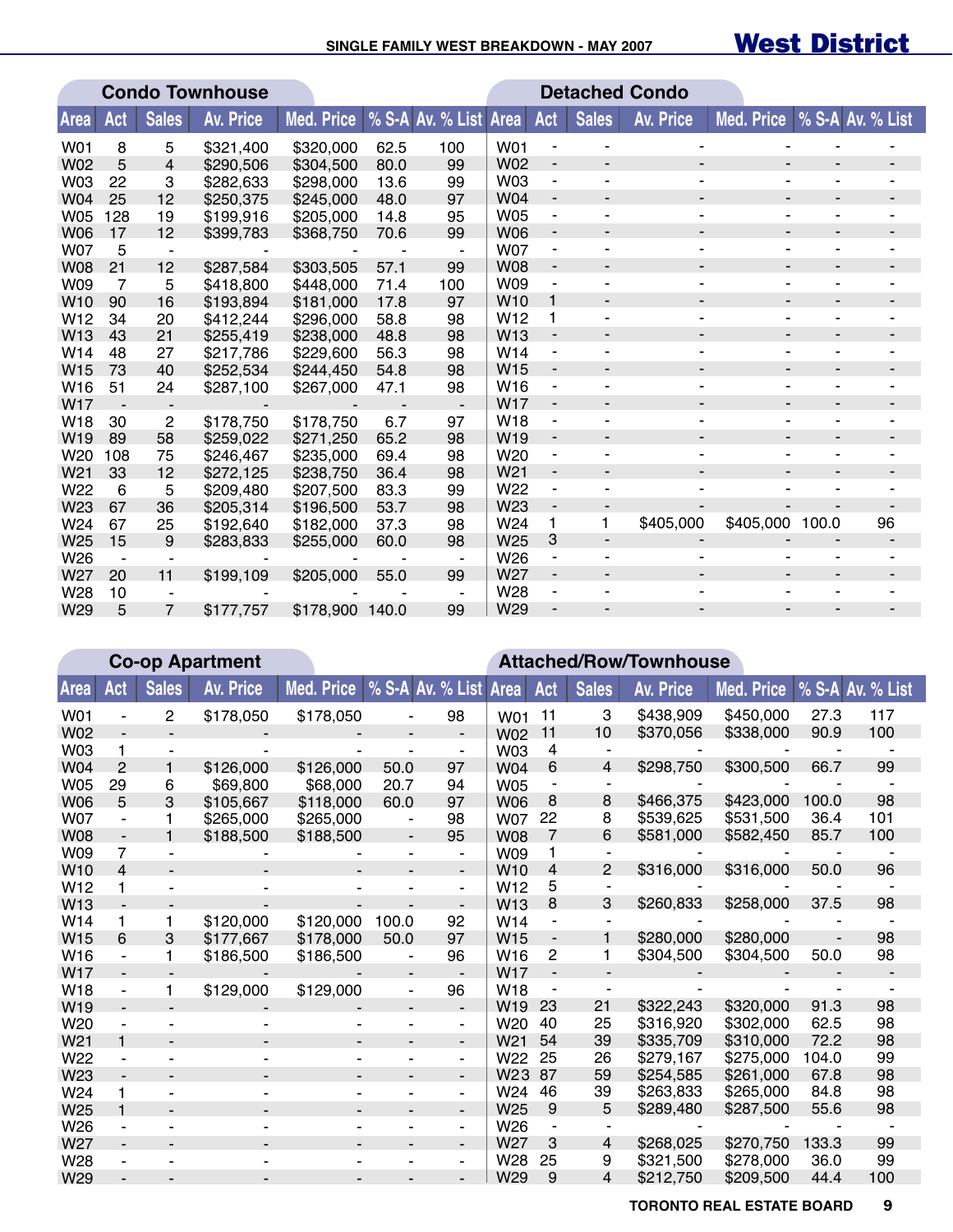## Market Watch

## Central District

| <b>Current Month: May 2007</b> |               |            |              |                 |                  |                  |                |           |  |  |  |  |
|--------------------------------|---------------|------------|--------------|-----------------|------------------|------------------|----------------|-----------|--|--|--|--|
| <b>Area</b>                    | <b>Active</b> | <b>New</b> | <b>Sales</b> | \$ Volume       | <b>Avg Price</b> | <b>Med Price</b> | <b>Avg DOM</b> | Avg %List |  |  |  |  |
| CO <sub>1</sub>                | 661           | 591        | 455          | \$162,182,907   | \$356,446        | \$306,900        | 28             | 100       |  |  |  |  |
| CO <sub>2</sub>                | 137           | 150        | 103          | \$74,263,351    | \$721,003        | \$481,000        | 19             | 104       |  |  |  |  |
| CO <sub>3</sub>                | 137           | 124        | 78           | \$55,752,559    | \$714,776        | \$448,500        | 23             | 100       |  |  |  |  |
| CO <sub>4</sub>                | 223           | 221        | 171          | \$122,532,633   | \$716,565        | \$699,000        | 23             | 101       |  |  |  |  |
| C <sub>06</sub>                | 103           | 72         | 22           | \$10,722,908    | \$487,405        | \$480,000        | 30             | 98        |  |  |  |  |
| CO <sub>7</sub>                | 289           | 228        | 168          | \$67,853,358    | \$403,889        | \$332,000        | 28             | 99        |  |  |  |  |
| CO8                            | 212           | 234        | 154          | \$53,681,191    | \$348,579        | \$294,500        | 20             | 100       |  |  |  |  |
| CO9                            | 87            | 90         | 63           | \$61,634,375    | \$978.323        | \$676,000        | 18             | 101       |  |  |  |  |
| C10                            | 100           | 148        | 119          | \$86,727,506    | \$728,803        | \$580,000        | 17             | 103       |  |  |  |  |
| C11                            | 121           | 93         | 62           | \$31,213,095    | \$503.437        | \$420,000        | 26             | 101       |  |  |  |  |
| C12                            | 144           | 119        | 67           | \$79,066,100    | \$1.180,091      | \$941,200        | 28             | 100       |  |  |  |  |
| C <sub>13</sub>                | 128           | 121        | 95           | \$37,201,200    | \$391,592        | \$355,000        | 25             | 99        |  |  |  |  |
| C <sub>14</sub>                | 354           | 342        | 272          | \$104,834,547   | \$385.421        | \$283,000        | 21             | 99        |  |  |  |  |
| C15                            | 306           | 304        | 209          | \$83,912,506    | \$401.495        | \$351,000        | 23             | 99        |  |  |  |  |
| <b>Total</b>                   | 3.002         | 2.837      | 2,038        | \$1,031,578,236 | \$506.172        | \$368,000        | 24             | 100       |  |  |  |  |



#### **Year-to-Date: January 2007 to May 2007**

| <b>Area</b>     | <b>Listed</b> | <b>Sales</b> | \$ Volume       | <b>Avg Price</b> | <b>Med Price</b> | <b>Avg DOM</b> | Avg %List |
|-----------------|---------------|--------------|-----------------|------------------|------------------|----------------|-----------|
| CO <sub>1</sub> | 2,465         | 1,630        | \$558,599,213   | \$342,699        | \$293,250        | 28             | 100       |
| CO <sub>2</sub> | 568           | 376          | \$260,493,576   | \$692,802        | \$507,500        | 22             | 102       |
| CO <sub>3</sub> | 490           | 300          | \$232,830,920   | \$776.103        | \$444,875        | 25             | 100       |
| CO <sub>4</sub> | 887           | 566          | \$397,620,856   | \$702,510        | \$645,300        | 25             | 101       |
| C <sub>06</sub> | 288           | 138          | \$62,715,158    | \$454.458        | \$453,350        | 32             | 98        |
| CO <sub>7</sub> | 922           | 568          | \$222,227,744   | \$391.246        | \$317,000        | 30             | 98        |
| CO8             | 909           | 654          | \$218,529,871   | \$334.144        | \$281,550        | 25             | 100       |
| CO9             | 331           | 204          | \$204,293,600   | \$1,001,439      | \$735,500        | 25             | 101       |
| C10             | 555           | 416          | \$311,199,681   | \$748,076        | \$597.450        | 18             | 103       |
| C <sub>11</sub> | 385           | 206          | \$102,793,218   | \$498.996        | \$433,650        | 28             | 101       |
| C12             | 419           | 228          | \$277,452,778   | \$1,216,898      | \$972,500        | 34             | 99        |
| C <sub>13</sub> | 504           | 305          | \$115,576,440   | \$378,939        | \$345,000        | 29             | 99        |
| C <sub>14</sub> | 1,450         | 992          | \$369,152,400   | \$372.129        | \$278,900        | 27             | 99        |
| C15             | 1.064         | 674          | \$262,116,664   | \$388,897        | \$325,000        | 29             | 99        |
| <b>Total</b>    | 11,237        | 7,257        | \$3,595,602,119 | \$495,467        | \$349,000        | 27             | 100       |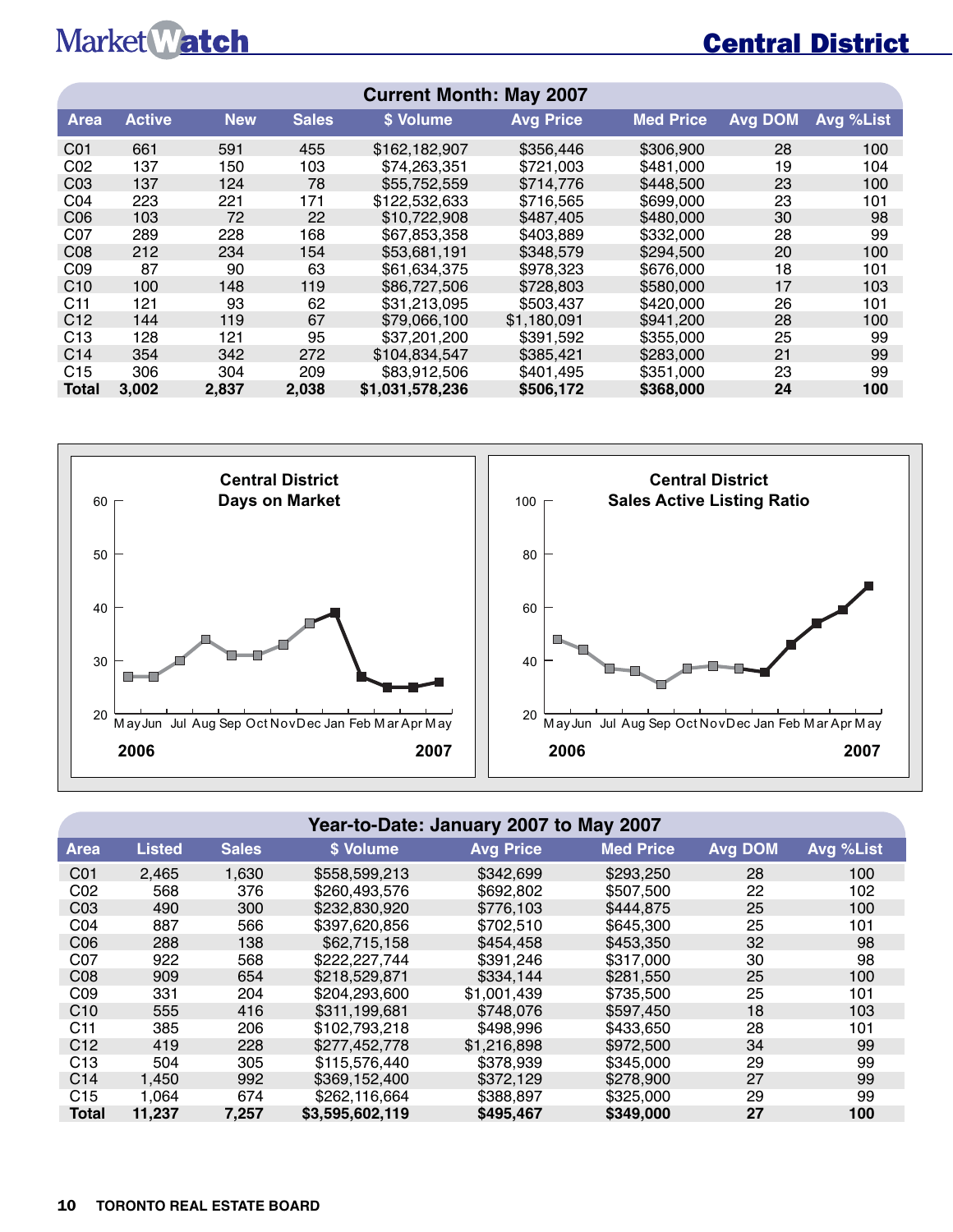#### **SINGLE FAMILY CENTRAL BREAKDOWN - MAY 2007**

## Central District

|                  | <b>Detached Houses</b> |              |             |                                    |       |     | <b>Semi-Detached Houses</b> |     |                          |             |             |       |                  |
|------------------|------------------------|--------------|-------------|------------------------------------|-------|-----|-----------------------------|-----|--------------------------|-------------|-------------|-------|------------------|
| Area             | Act                    | <b>Sales</b> | Av. Price   | Med. Price   % S-A Av. % List Area |       |     |                             | Act | <b>Sales</b>             | Av. Price   | Med. Price  |       | % S-A Av. % List |
| C <sub>0</sub> 1 | 17                     | 19           | \$617.511   | \$495,018                          | 111.8 | 96  | CO <sub>1</sub>             | 24  | 26                       | \$580,362   | \$555,500   | 108.3 | 105              |
| CO <sub>2</sub>  | 36                     | 28           | \$825,793   | \$481,750                          | 77.8  | 107 | CO <sub>2</sub>             | 35  | 39                       | \$762,446   | \$507,000   | 111.4 | 103              |
| CO <sub>3</sub>  | 87                     | 54           | \$851.433   | \$539,500                          | 62.1  | 100 | CO <sub>3</sub>             | 22  | 10                       | \$362,277   | \$354,000   | 45.5  | 101              |
| CO <sub>4</sub>  | 136                    | 116          | \$854,433   | \$799,000                          | 85.3  | 102 | C <sub>04</sub>             | 3   | 13                       | \$628,440   | \$621,500   | 433.3 | 102              |
| C <sub>06</sub>  | 69                     | 16           | \$570,982   | \$498,104                          | 23.2  | 99  | C <sub>06</sub>             |     | $\overline{\phantom{a}}$ |             |             |       |                  |
| CO <sub>7</sub>  | 114                    | 64           | \$608,346   | \$557.450                          | 56.1  | 100 | CO <sub>7</sub>             | 17  | 6                        | \$385,833   | \$384,500   | 35.3  | 98               |
| C <sub>08</sub>  | 6                      | 2            | \$837,167   | \$837,167                          | 33.3  | 104 | CO8                         | 10  | 6                        | \$658,667   | \$570,500   | 60.0  | 103              |
| CO <sub>9</sub>  | 46                     | 26           | \$1,542,038 | \$1.455,500                        | 56.5  | 102 | CO <sub>9</sub>             |     | 5                        | \$1,030,700 | \$1,002,500 | 71.4  | 107              |
| C <sub>10</sub>  | 42                     | 51           | \$1,127,237 | \$810,000                          | 121.4 | 104 | C10                         | 13  | 25                       | \$593,896   | \$565,000   | 192.3 | 108              |
| C <sub>11</sub>  | 21                     | 23           | \$910,783   | \$780,000                          | 109.5 | 104 | C <sub>11</sub>             | 2   | 8                        | \$489,506   | \$505,500   | 400.0 | 106              |
| C <sub>12</sub>  | 102                    | 47           | \$1,429,394 | \$1,235,000                        | 46.1  | 100 | C12                         | 2   |                          |             |             |       |                  |
| C <sub>13</sub>  | 21                     | 34           | \$565,078   | \$537,500                          | 161.9 | 101 | C13                         | 13  | 8                        | \$350,656   | \$348,000   | 61.5  | 101              |
| C <sub>14</sub>  | 125                    | 58           | \$764,437   | \$645,500                          | 46.4  | 99  | C <sub>14</sub>             | ٠   |                          | \$436,000   | \$436,000   | ۰     | 102              |
| C <sub>15</sub>  | 66                     | 71           | \$642,030   | \$580,000                          | 107.6 | 101 | C <sub>15</sub>             | 28  | 36                       | \$365,933   | \$365,750   | 128.6 | 100              |

|                 | <b>Condo Apartment</b> |              |           |                                          |       |     | Link            |    |                          |                          |            |       |                  |
|-----------------|------------------------|--------------|-----------|------------------------------------------|-------|-----|-----------------|----|--------------------------|--------------------------|------------|-------|------------------|
| Area            | <b>Act</b>             | <b>Sales</b> | Av. Price | Med. Price   % S-A Av. % List Area   Act |       |     |                 |    | <b>Sales</b>             | Av. Price                | Med. Price |       | % S-A Av. % List |
| C <sub>01</sub> | 525                    | 346          | \$326,175 | \$282,900                                | 65.9  | 100 | C <sub>01</sub> | ۰  |                          |                          |            |       |                  |
| CO <sub>2</sub> | 52                     | 22           | \$531,102 | \$415,000                                | 42.3  | 100 | CO <sub>2</sub> | ۰. | $\overline{\phantom{0}}$ | $\blacksquare$           | -          |       |                  |
| CO <sub>3</sub> | 15                     | 8            | \$453.313 | \$447,250                                | 53.3  | 97  | CO <sub>3</sub> | ٠  |                          |                          |            | ۰     |                  |
| CO <sub>4</sub> | 62                     | 33           | \$361.532 | \$275,000                                | 53.2  | 99  | CO <sub>4</sub> | ٠  |                          |                          |            |       |                  |
| CO6             | 32                     | 6            | \$264.533 | \$247.850                                | 18.8  | 97  | CO6             | ٠  |                          |                          |            |       |                  |
| CO <sub>7</sub> | 128                    | 78           | \$246,205 | \$240,000                                | 60.9  | 98  | C07             | 2  | 3                        | \$396,933                | \$406,000  | 150.0 | 99               |
| C <sub>08</sub> | 168                    | 126          | \$303.812 | \$281.250                                | 75.0  | 100 | CO8             | ٠  |                          |                          |            |       |                  |
| CO9             | 20                     | 26           | \$536,346 | \$390,000                                | 130.0 | 99  | C <sub>09</sub> | ٠  | $\blacksquare$           | $\overline{\phantom{a}}$ | ۰          |       |                  |
| C <sub>10</sub> | 39                     | 36           | \$300.765 | \$293,500                                | 92.3  | 100 | C10             | ٠  |                          |                          |            |       |                  |
| C <sub>11</sub> | 83                     | 23           | \$179.698 | \$154,000                                | 27.7  | 96  | C <sub>11</sub> | ٠  |                          |                          |            |       |                  |
| C12             | 18                     | 10           | \$677,550 | \$372,500                                | 55.6  | 99  | C12             | ٠  |                          |                          |            |       |                  |
| C <sub>13</sub> | 85                     | 45           | \$267,713 | \$242,000                                | 52.9  | 97  | C13             | ۰. |                          | $\overline{\phantom{a}}$ |            |       |                  |
| C <sub>14</sub> | 196                    | 185          | \$271.642 | \$260,000                                | 94.4  | 99  | C <sub>14</sub> | ٠  |                          |                          |            |       |                  |
| C <sub>15</sub> | 132                    | 58           | \$225,648 | \$206,250                                | 43.9  | 98  | C <sub>15</sub> | 4  | 4                        | \$379,175                | \$385,850  | 100.0 | 101              |

|                  |                |              | <b>Condo Townhouse</b> |                                    |                          |                          | <b>Detached Condo</b> |                          |                |                          |                             |                          |                          |
|------------------|----------------|--------------|------------------------|------------------------------------|--------------------------|--------------------------|-----------------------|--------------------------|----------------|--------------------------|-----------------------------|--------------------------|--------------------------|
| <b>Area</b>      | Act            | <b>Sales</b> | Av. Price              | Med. Price   % S-A Av. % List Area |                          |                          |                       | Act                      | <b>Sales</b>   | Av. Price                | Med. Price % S-A Av. % List |                          |                          |
| C <sub>0</sub> 1 | 57             | 47           | \$325,348              | \$306,900                          | 82.5                     | 100                      | CO <sub>1</sub>       |                          |                |                          |                             |                          |                          |
| CO <sub>2</sub>  | $\overline{4}$ |              | \$834,286              | \$521,000                          | 175.0                    | 108                      | C <sub>02</sub>       | $\blacksquare$           |                | $\blacksquare$           |                             |                          |                          |
| CO <sub>3</sub>  | $\sim$         | 2            | \$787.450              | \$787,450                          | $\blacksquare$           | 100                      | CO <sub>3</sub>       | ٠                        |                | ۰                        |                             |                          |                          |
| CO <sub>4</sub>  | 5              | 5            | \$245,320              | \$250,000                          | 100.0                    | 99                       | CO <sub>4</sub>       | $\overline{\phantom{a}}$ | ۰              | $\blacksquare$           | $\overline{\phantom{a}}$    | $\overline{\phantom{a}}$ | $\overline{\phantom{0}}$ |
| C <sub>06</sub>  | 2              | -            | $\blacksquare$         | $\blacksquare$                     | ۰                        | $\blacksquare$           | C <sub>06</sub>       | ٠                        |                |                          |                             |                          |                          |
| CO <sub>7</sub>  | 24             | 13           | \$322,376              | \$295,500                          | 54.2                     | 98                       | CO <sub>7</sub>       | Ξ.                       |                | $\blacksquare$           | $\overline{\phantom{0}}$    |                          |                          |
| CO8              | 10             | 3            | \$455.467              | \$496,500                          | 30.0                     | 102                      | CO8                   | ۰                        |                | ۰                        |                             |                          |                          |
| CO9              | ۰.             | -            |                        | $\blacksquare$                     | $\overline{\phantom{a}}$ | $\overline{\phantom{a}}$ | CO9                   | $\overline{a}$           | $\blacksquare$ | $\overline{\phantom{a}}$ |                             |                          |                          |
| C10              |                | 5            | \$431,900              | \$351,000                          | 500.0                    | 100                      | C10                   | ٠                        | $\blacksquare$ | ۰                        |                             | ٠                        |                          |
| C <sub>11</sub>  | 14             | 6            | \$259,333              | \$257,500                          | 42.9                     | 100                      | C <sub>11</sub>       | Ξ.                       |                | $\overline{\phantom{a}}$ |                             |                          |                          |
| C12              | 22             | 10           | \$510.910              | \$491,000                          | 45.5                     | 99                       | C12                   | ٠                        |                | $\overline{\phantom{0}}$ |                             |                          |                          |
| C <sub>13</sub>  | 6              | 3            | \$244,900              | \$239,000                          | 50.0                     | 98                       | C <sub>13</sub>       | $\blacksquare$           | $\blacksquare$ | $\overline{\phantom{a}}$ |                             |                          |                          |
| C <sub>14</sub>  | 22             | 27           | \$354,161              | \$331,000                          | 122.7                    | 99                       | C <sub>14</sub>       | ٠                        | ۰              | ۰                        |                             |                          |                          |
| C <sub>15</sub>  | 75             | 40           | \$263.763              | \$267,400                          | 53.3                     |                          | C <sub>15</sub>       |                          |                | $\overline{\phantom{a}}$ |                             |                          |                          |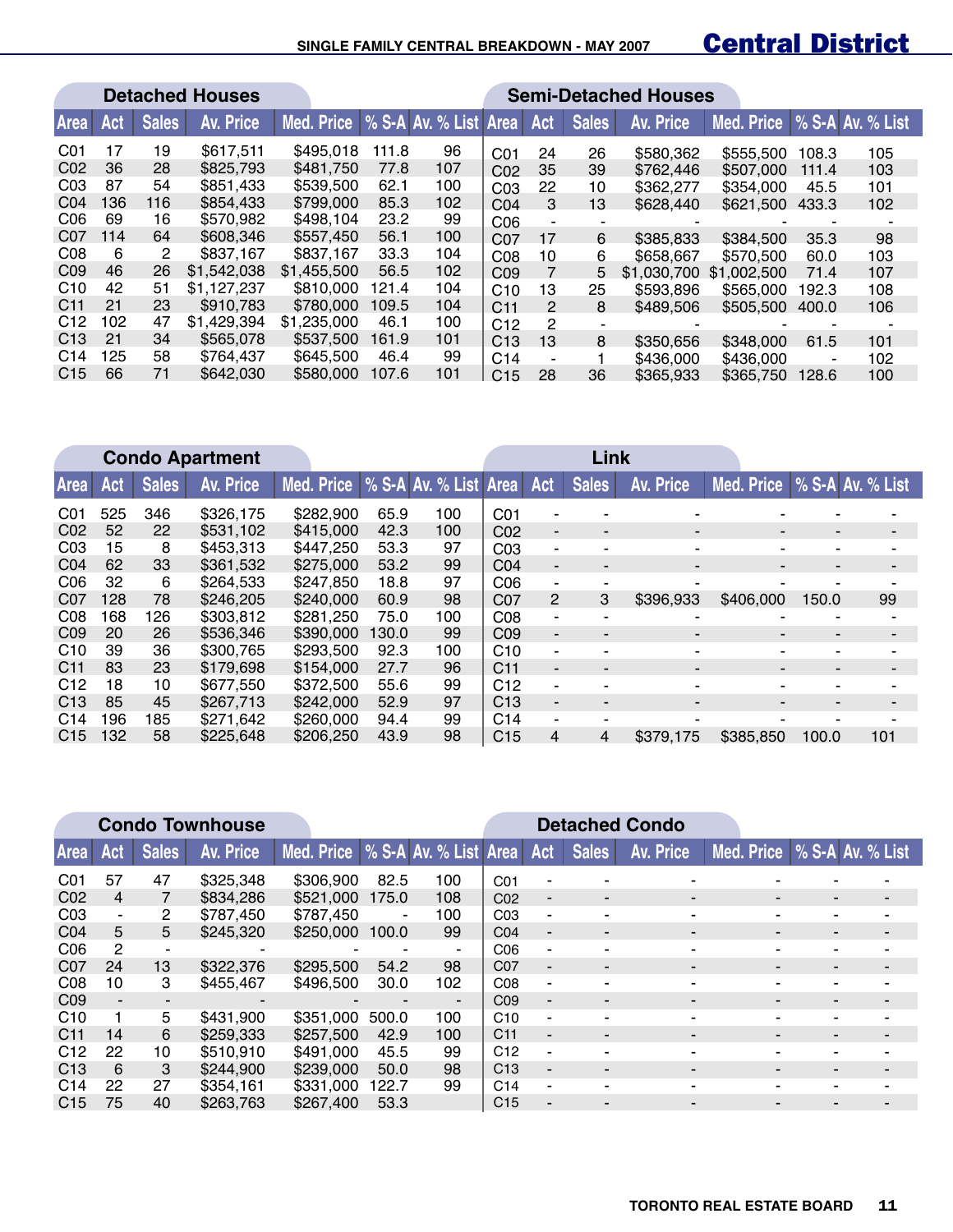|                 |     |              | <b>Co-op Apartment</b> |                                    | <b>Attached/Row/Townhouse</b> |                          |                 |                          |                          |           |            |       |                  |
|-----------------|-----|--------------|------------------------|------------------------------------|-------------------------------|--------------------------|-----------------|--------------------------|--------------------------|-----------|------------|-------|------------------|
| <b>Area</b>     | Act | <b>Sales</b> | Av. Price              | Med. Price   % S-A Av. % List Area |                               |                          |                 | Act                      | <b>Sales</b>             | Av. Price | Med. Price |       | % S-A Av. % List |
| C01             | 4   |              |                        |                                    |                               |                          | CO <sub>1</sub> | 34                       | 17                       | \$424,290 | \$430,000  | 50.0  | 105              |
| CO <sub>2</sub> | 4   |              |                        |                                    |                               | $\overline{\phantom{0}}$ | CO <sub>2</sub> | 6                        |                          | \$554,500 | \$460,000  | 116.7 | 101              |
| CO <sub>3</sub> | 8   | 4            | \$237,750              | \$229,000                          | 50.0                          | 95                       | CO <sub>3</sub> | 5                        |                          |           |            |       |                  |
| CO <sub>4</sub> | 11  | $\mathbf{2}$ | \$132,000              | \$132,000                          | 18.2                          | 96                       | CO <sub>4</sub> | 6                        | 2                        | \$913,750 | \$913,750  | 33.3  | 100              |
| CO6             |     |              |                        |                                    |                               | $\blacksquare$           | C <sub>06</sub> |                          |                          |           |            |       |                  |
| CO <sub>7</sub> | -   |              |                        |                                    |                               | $\overline{\phantom{a}}$ | CO <sub>7</sub> | 4                        | 4                        | \$504,625 | \$507,000  | 100.0 | 99               |
| CO8             | 2   | 2            | \$188,000              | \$188,000                          | 100.0                         | 99                       | CO8             | 16                       | 15                       | \$535,480 | \$549,900  | 93.8  | 100              |
| CO9             | 13  | 6            | \$407.146              | \$440,500                          | 46.2                          | 102                      | CO9             |                          |                          |           |            |       |                  |
| C <sub>10</sub> | 2   |              |                        |                                    |                               |                          | C <sub>10</sub> | 3                        | 2                        | \$702,000 | \$702,000  | 66.7  | 99               |
| C <sub>11</sub> |     |              | \$110,000              | \$110,000                          | 100.0                         | 85                       | C <sub>11</sub> | $\overline{\phantom{0}}$ |                          | \$550,000 | \$550,000  |       | 106              |
| C <sub>12</sub> |     |              |                        |                                    |                               | $\blacksquare$           | C <sub>12</sub> |                          |                          |           |            |       |                  |
| C13             |     |              | \$479,000              | \$479,000                          | 100.0                         | 100                      | C <sub>13</sub> | $\overline{2}$           | 4                        | \$480,625 | \$478,750  | 200.0 | 99               |
| C <sub>14</sub> |     |              | \$245.100              | \$245.100                          | 14.3                          | 100                      | C <sub>14</sub> | 4                        | $\overline{\phantom{0}}$ |           |            |       |                  |
| C <sub>15</sub> |     |              |                        |                                    |                               |                          | C <sub>15</sub> |                          |                          |           |            |       |                  |

## North District

| <b>Current Month: May 2007</b> |               |            |              |               |                  |                  |                |           |  |  |  |  |
|--------------------------------|---------------|------------|--------------|---------------|------------------|------------------|----------------|-----------|--|--|--|--|
| <b>Area</b>                    | <b>Active</b> | <b>New</b> | <b>Sales</b> | \$ Volume     | <b>Avg Price</b> | <b>Med Price</b> | <b>Avg DOM</b> | Avg %List |  |  |  |  |
| N01                            | 188           | 150        | 100          | \$41,666,413  | \$416,664        | \$370,500        | 26             | 98        |  |  |  |  |
| N02                            | 329           | 209        | 145          | \$59,860,474  | \$412,831        | \$380,000        | 31             | 97        |  |  |  |  |
| <b>N03</b>                     | 679           | 460        | 248          | \$104,750,435 | \$422,381        | \$378,000        | 28             | 98        |  |  |  |  |
| N04                            | 314           | 261        | 159          | \$73,490,595  | \$462,205        | \$449,000        | 21             | 98        |  |  |  |  |
| <b>N05</b>                     | 282           | 194        | 106          | \$52,260,503  | \$493,024        | \$461,900        | 30             | 98        |  |  |  |  |
| <b>N06</b>                     | 264           | 183        | 117          | \$47,951,127  | \$409,839        | \$335,000        | 28             | 98        |  |  |  |  |
| N07                            | 334           | 259        | 162          | \$55,183,400  | \$340,638        | \$322,500        | 30             | 98        |  |  |  |  |
| <b>N08</b>                     | 665           | 450        | 279          | \$128,328,642 | \$459,959        | \$413,000        | 25             | 98        |  |  |  |  |
| N <sub>10</sub>                | 224           | 155        | 107          | \$44,278,650  | \$413,819        | \$385,000        | 29             | 98        |  |  |  |  |
| N <sub>11</sub>                | 600           | 480        | 354          | \$161,215,902 | \$455,412        | \$403,411        | 27             | 98        |  |  |  |  |
| N <sub>12</sub>                | 105           | 58         | 41           | \$19,844,458  | \$484,011        | \$352,500        | 39             | 97        |  |  |  |  |
| N <sub>13</sub>                | 93            | 29         | 16           | \$10,652,250  | \$665,766        | \$535,000        | 80             | 95        |  |  |  |  |
| N <sub>14</sub>                | 137           | 72         | 34           | \$19,729,400  | \$580,276        | \$465,000        | 46             | 94        |  |  |  |  |
| N <sub>15</sub>                | 86            | 56         | 41           | \$15,552,300  | \$379,324        | \$345,000        | 47             | 98        |  |  |  |  |
| N <sub>16</sub>                | 166           | 63         | 29           | \$10,393,000  | \$358,379        | \$314,000        | 49             | 97        |  |  |  |  |
| N17                            | 288           | 178        | 134          | \$34,845,250  | \$260,039        | \$250,500        | 40             | 98        |  |  |  |  |
| N <sub>18</sub>                | 133           | 71         | 49           | \$14,487,050  | \$295,654        | \$277,000        | 37             | 97        |  |  |  |  |
| N <sub>19</sub>                | 179           | 95         | 65           | \$18,302,900  | \$281,583        | \$260,000        | 44             | 98        |  |  |  |  |
| N <sub>20</sub>                | 37            | 14         | 3            | \$1,267,500   | \$422,500        | \$312,500        | 53             | 97        |  |  |  |  |
| N <sub>21</sub>                | 46            | 15         | 14           | \$4,344,700   | \$310,336        | \$298,500        | 107            | 98        |  |  |  |  |
| N22                            | 67            | 35         | 48           | \$12,125,100  | \$252,606        | \$228,500        | 49             | 98        |  |  |  |  |
| N <sub>23</sub>                | 245           | 98         | 52           | \$13,162,050  | \$253,116        | \$249,750        | 57             | 98        |  |  |  |  |
| N24                            | 102           | 47         | 20           | \$5,000,000   | \$250,000        | \$237,500        | 52             | 96        |  |  |  |  |
| Total                          | 5,563         | 3,632      | 2,323        | \$948,692,099 | \$408,391        | \$366,500        | 32             | 98        |  |  |  |  |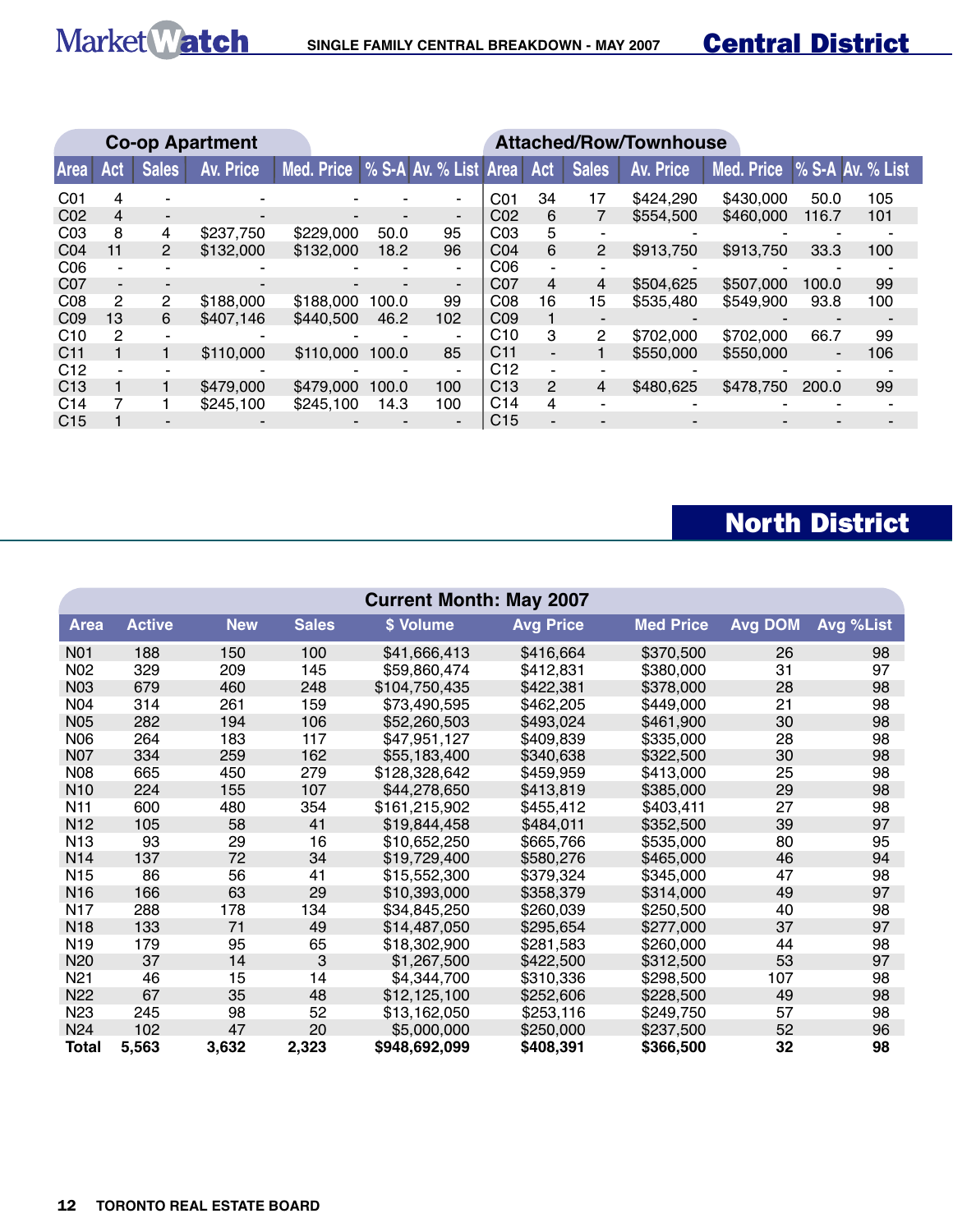

|                 | Year-to-Date: January 2007 to May 2007 |              |                 |                  |                  |                |           |  |  |  |  |  |  |
|-----------------|----------------------------------------|--------------|-----------------|------------------|------------------|----------------|-----------|--|--|--|--|--|--|
| Area            | <b>Listed</b>                          | <b>Sales</b> | \$ Volume       | <b>Avg Price</b> | <b>Med Price</b> | <b>Avg DOM</b> | Avg %List |  |  |  |  |  |  |
| N01             | 626                                    | 360          | \$153,075,465   | \$425,210        | \$391,000        | 29             | 98        |  |  |  |  |  |  |
| N <sub>02</sub> | 906                                    | 481          | \$196,662,562   | \$408,862        | \$370,000        | 33             | 97        |  |  |  |  |  |  |
| N <sub>03</sub> | 1,979                                  | 962          | \$411,706,096   | \$427,969        | \$383,500        | 33             | 98        |  |  |  |  |  |  |
| <b>N04</b>      | 1,013                                  | 510          | \$222,769,267   | \$436,802        | \$427,400        | 26             | 98        |  |  |  |  |  |  |
| <b>N05</b>      | 818                                    | 370          | \$172,517,410   | \$466,263        | \$449,950        | 35             | 98        |  |  |  |  |  |  |
| <b>N06</b>      | 730                                    | 417          | \$166,571,863   | \$399,453        | \$335,000        | 34             | 98        |  |  |  |  |  |  |
| N07             | 1,073                                  | 636          | \$216,599,986   | \$340,566        | \$320,000        | 31             | 98        |  |  |  |  |  |  |
| <b>N08</b>      | 1,910                                  | 1,027        | \$457,634,476   | \$445,603        | \$399,800        | 31             | 97        |  |  |  |  |  |  |
| N <sub>10</sub> | 701                                    | 374          | \$147,941,309   | \$395,565        | \$368,000        | 29             | 98        |  |  |  |  |  |  |
| N <sub>11</sub> | 2,084                                  | 1,247        | \$538,429,494   | \$431,780        | \$388,000        | 32             | 98        |  |  |  |  |  |  |
| N <sub>12</sub> | 278                                    | 157          | \$64,818,701    | \$412,858        | \$355,000        | 39             | 97        |  |  |  |  |  |  |
| N <sub>13</sub> | 153                                    | 55           | \$33,764,250    | \$613,895        | \$468,000        | 62             | 96        |  |  |  |  |  |  |
| N <sub>14</sub> | 241                                    | 105          | \$66,462,700    | \$632,978        | \$539,000        | 56             | 95        |  |  |  |  |  |  |
| N <sub>15</sub> | 225                                    | 129          | \$49,072,600    | \$380,408        | \$342,000        | 46             | 98        |  |  |  |  |  |  |
| N <sub>16</sub> | 290                                    | 138          | \$52,050,150    | \$377,175        | \$340,000        | 51             | 97        |  |  |  |  |  |  |
| N <sub>17</sub> | 724                                    | 422          | \$106,469,275   | \$252,297        | \$236,500        | 41             | 98        |  |  |  |  |  |  |
| N <sub>18</sub> | 333                                    | 202          | \$58,180,662    | \$288,023        | \$270,250        | 41             | 98        |  |  |  |  |  |  |
| N <sub>19</sub> | 399                                    | 240          | \$64,170,487    | \$267,377        | \$253,250        | 55             | 98        |  |  |  |  |  |  |
| N <sub>20</sub> | 65                                     | 28           | \$12,840,520    | \$458,590        | \$408,810        | 61             | 96        |  |  |  |  |  |  |
| N <sub>21</sub> | 80                                     | 47           | \$14,831,500    | \$315,564        | \$314,200        | 75             | 98        |  |  |  |  |  |  |
| N <sub>22</sub> | 179                                    | 118          | \$31,031,440    | \$262,978        | \$231,000        | 59             | 98        |  |  |  |  |  |  |
| N <sub>23</sub> | 413                                    | 181          | \$45,847,250    | \$253,300        | \$245,000        | 62             | 97        |  |  |  |  |  |  |
| N <sub>24</sub> | 171                                    | 81           | \$18,132,100    | \$223,853        | \$212,000        | 60             | 96        |  |  |  |  |  |  |
| <b>Total</b>    | 5,391                                  | 8,287        | \$3,301,579,563 | \$398,405        | \$358,000        | 36             | 98        |  |  |  |  |  |  |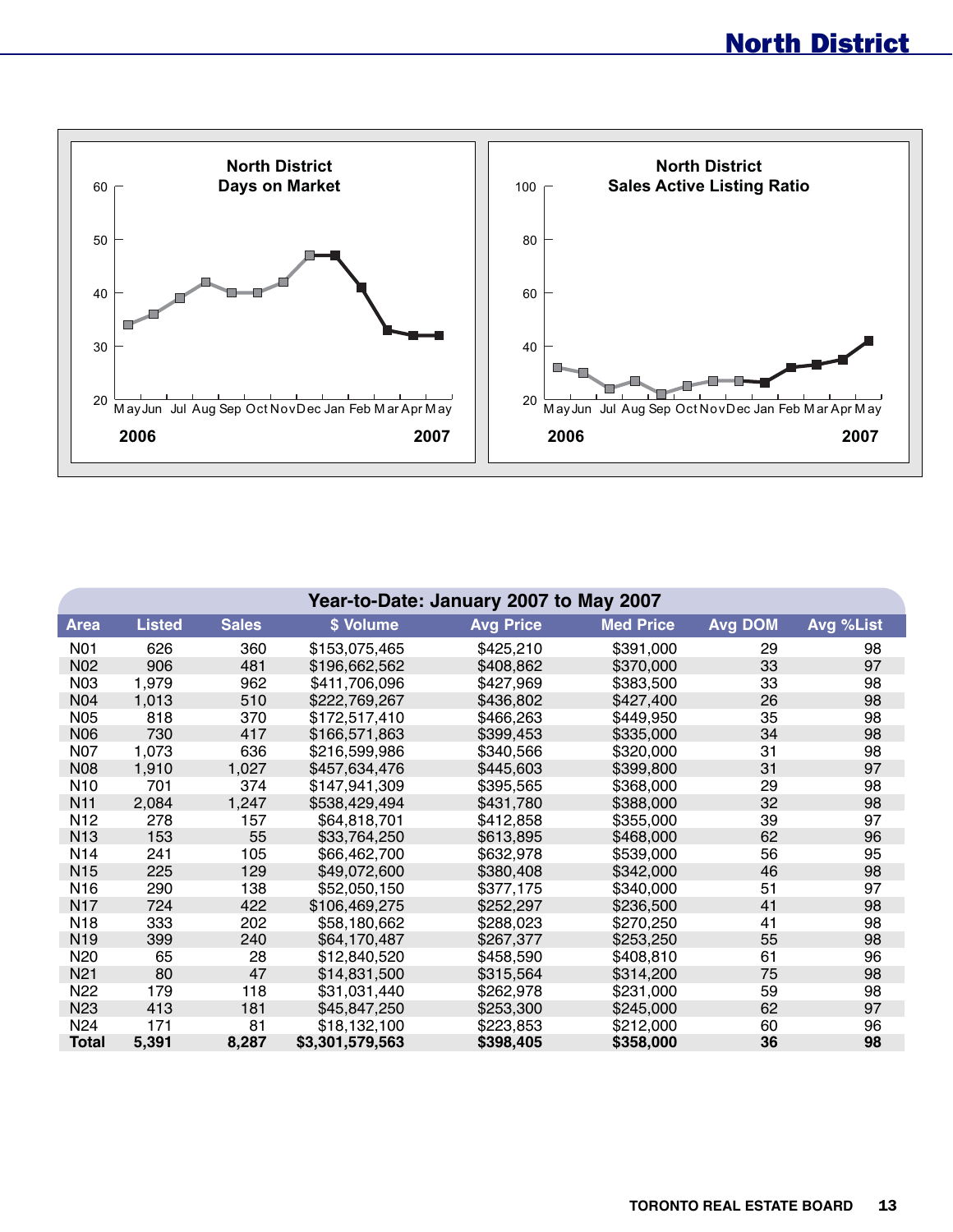|                  |     |              | <b>Detached Houses</b> | <b>Semi-Detached Houses</b> |      |                  |                 |                          |                          |           |            |                          |                  |
|------------------|-----|--------------|------------------------|-----------------------------|------|------------------|-----------------|--------------------------|--------------------------|-----------|------------|--------------------------|------------------|
| <b>Area</b>      | Act | <b>Sales</b> | Av. Price              | Med. Price                  |      | % S-A Av. % List | Area Act        |                          | <b>Sales</b>             | Av. Price | Med. Price |                          | % S-A Av. % List |
| N <sub>0</sub> 1 | 100 | 41           | \$599,606              | \$542,000                   | 41.0 | 98               | <b>N01</b>      | $\overline{\phantom{a}}$ | 5                        | \$405,400 | \$373,000  |                          | 102              |
| N <sub>02</sub>  | 154 | 66           | \$566,377              | \$473,000                   | 42.9 | 98               | N <sub>02</sub> | $\overline{c}$           | 1                        | \$333,000 | \$333,000  | 50.0                     | 98               |
| N03              | 329 | 119          | \$575,571              | \$560,000                   | 36.2 | 98               | <b>N03</b>      | 15                       | 12                       | \$373,251 | \$379,500  | 80.0                     | 98               |
| N04              | 218 | 113          | \$512,135              | \$490,000                   | 51.8 | 98               | N04             | 13                       | 22                       | \$329,314 | \$307,900  | 169.2                    | 99               |
| <b>N05</b>       | 235 | 79           | \$543,634              | \$483,000                   | 33.6 | 98               | <b>N05</b>      | 7                        | 6                        | \$337,417 | \$331,500  | 85.7                     | 98               |
| <b>N06</b>       | 184 | 66           | \$497,008              | \$421,700                   | 35.9 | 98               | <b>N06</b>      | 13                       | 13                       | \$302,308 | \$309,000  | 100.0                    | 99               |
| <b>N07</b>       | 217 | 98           | \$389,672              | \$379,250                   | 45.2 | 98               | N07             | 38                       | 18                       | \$282,139 | \$275,500  | 47.4                     | 99               |
| N08              | 448 | 174          | \$539,187              | \$468,500                   | 38.8 | 97               | <b>N08</b>      | 79                       | 43                       | \$355,240 | \$356,000  | 54.4                     | 98               |
| N <sub>10</sub>  | 146 | 60           | \$475,243              | \$454,625                   | 41.1 | 97               | N <sub>10</sub> | 11                       | $\overline{2}$           | \$323,500 | \$323,500  | 18.2                     | 99               |
| N <sub>11</sub>  | 384 | 218          | \$530,231              | \$485,250                   | 56.8 | 98               | N <sub>11</sub> | 42                       | 44                       | \$335,145 | \$338,000  | 104.8                    | 98               |
| N <sub>12</sub>  | 93  | 34           | \$519,734              | \$382,000                   | 36.6 | 97               | N <sub>12</sub> | $\overline{2}$           | 6                        | \$311,417 | \$311,250  | 300.0                    | 97               |
| N <sub>13</sub>  | 92  | 16           | \$665,766              | \$535,000                   | 17.4 | 95               | N <sub>13</sub> |                          | ٠                        |           |            |                          |                  |
| N <sub>14</sub>  | 136 | 34           | \$580,276              | \$465,000                   | 25.0 | 94               | N <sub>14</sub> |                          | $\blacksquare$           |           |            |                          |                  |
| N <sub>15</sub>  | 79  | 38           | \$389,126              | \$351,000                   | 48.1 | 98               | N <sub>15</sub> |                          | 1                        | \$247,500 | \$247,500  | 100.0                    | 98               |
| N <sub>16</sub>  | 139 | 25           | \$373,160              | \$335,000                   | 18.0 | 97               | N <sub>16</sub> |                          | $\overline{\phantom{a}}$ |           |            |                          |                  |
| N17              | 271 | 123          | \$262,852              | \$261,000                   | 45.4 | 98               | N <sub>17</sub> | 4                        | 3                        | \$237,667 | \$235,000  | 75.0                     | 99               |
| N <sub>18</sub>  | 99  | 32           | \$328,880              | \$321,500                   | 32.3 | 97               | N <sub>18</sub> | 6                        | 4                        | \$236,875 | \$232,000  | 66.7                     | 99               |
| N <sub>19</sub>  | 126 | 47           | \$300,826              | \$275,000                   | 37.3 | 97               | N <sub>19</sub> | 3                        | 1                        | \$200,000 | \$200,000  | 33.3                     | 98               |
| N <sub>20</sub>  | 37  | 3            | \$422,500              | \$312,500                   | 8.1  | 97               | N <sub>20</sub> | $\blacksquare$           | $\blacksquare$           |           |            |                          |                  |
| N <sub>2</sub> 1 | 44  | 14           | \$310,336              | \$298,500                   | 31.8 | 98               | N <sub>21</sub> | 2                        | ÷,                       |           |            |                          |                  |
| <b>N22</b>       | 65  | 35           | \$273,649              | \$249,900                   | 53.9 | 98               | N <sub>22</sub> | $\overline{\phantom{a}}$ | $\mathbf{1}$             | \$150,000 | \$150,000  | $\overline{\phantom{a}}$ | 94               |
| N <sub>23</sub>  | 238 | 48           | \$258,064              | \$253,475                   | 20.2 | 98               | N <sub>23</sub> | $\overline{\phantom{a}}$ |                          |           |            |                          |                  |
| N24              | 94  | 20           | \$250,000              | \$237,500                   | 21.3 | 96               | N <sub>24</sub> | 2                        |                          |           |            |                          |                  |

|                  | <b>Condo Apartment</b> |              |           |                                    |       |                |                 |                | Link         |           |                             |       |     |
|------------------|------------------------|--------------|-----------|------------------------------------|-------|----------------|-----------------|----------------|--------------|-----------|-----------------------------|-------|-----|
| <b>Area</b>      | Act                    | <b>Sales</b> | Av. Price | Med. Price   % S-A Av. % List Area |       |                |                 | Act            | <b>Sales</b> | Av. Price | Med. Price % S-A Av. % List |       |     |
| N <sub>0</sub> 1 | 50                     | 34           | \$265,932 | \$241,000                          | 68.0  | 97             | N01             | 9              | 6            | \$397,683 | \$378,050                   | 66.7  | 99  |
| N <sub>02</sub>  | 142                    | 54           | \$256,565 | \$251,000                          | 38.0  | 97             | N <sub>02</sub> | 6              | 10           | \$339,860 | \$338,750                   | 166.7 | 100 |
| N <sub>03</sub>  | 236                    | 60           | \$209,195 | \$202,500                          | 25.4  | 98             | N <sub>03</sub> | 11             | 6            | \$389,500 | \$380,500                   | 54.6  | 100 |
| N04              | 18                     | 4            | \$233,125 | \$230,500                          | 22.2  | 98             | N04             |                |              |           |                             |       |     |
| <b>N05</b>       |                        |              |           |                                    |       |                | <b>N05</b>      | 3              | 4            | \$392,500 | \$385,000                   | 133.3 | 98  |
| N06              | 2                      | 3            | \$226,133 | \$200,000                          | 150.0 | 99             | <b>N06</b>      | 2              | 3            | \$330,000 | \$327,000                   | 150.0 | 99  |
| <b>N07</b>       | 19                     |              | \$215,286 | \$227,000                          | 36.8  | 98             | <b>N07</b>      | $\overline{2}$ | 2            | \$258,250 | \$258,250                   | 100.0 | 99  |
| <b>N08</b>       | 44                     | 11           | \$256,545 | \$241,000                          | 25.0  | 96             | <b>N08</b>      | 2              |              |           |                             |       |     |
| N <sub>10</sub>  | 7                      |              | \$243,000 | \$243,000                          | 14.3  | 97             | N <sub>10</sub> | 58             | 37           | \$344,529 | \$337,500                   | 63.8  | 99  |
| N <sub>11</sub>  | 25                     | 20           | \$307,194 | \$288,000                          | 80.0  | 97             | N <sub>11</sub> | 42             | 17           | \$373,782 | \$354,500                   | 40.5  | 99  |
| N <sub>12</sub>  |                        |              |           |                                    |       |                | N <sub>12</sub> |                |              |           |                             |       |     |
| N <sub>13</sub>  |                        |              |           |                                    |       |                | N <sub>13</sub> |                |              |           |                             |       |     |
| N <sub>14</sub>  |                        |              |           |                                    |       |                | N14             |                |              |           |                             |       |     |
| N <sub>15</sub>  |                        |              |           |                                    |       |                | N <sub>15</sub> |                |              |           |                             |       |     |
| N <sub>16</sub>  | 5                      |              | \$190,000 | \$190,000                          | 20.0  | 97             | N <sub>16</sub> | 8              | 2            | \$304,500 | \$304,500                   | 25.0  | 98  |
| N <sub>17</sub>  |                        |              |           |                                    |       |                | N <sub>17</sub> |                |              |           |                             |       |     |
| N <sub>18</sub>  | 5                      |              | \$126,000 | \$126,000                          | 20.0  | 95             | N <sub>18</sub> | 18             | 8            | \$257,800 | \$252,450                   | 44.4  | 98  |
| N <sub>19</sub>  | 6                      | 4            | \$209,925 | \$200,400                          | 66.7  | 99             | N <sub>19</sub> | 7              | 3            | \$251,500 | \$252,500                   | 42.9  | 97  |
| N <sub>20</sub>  |                        |              |           |                                    |       |                | N <sub>20</sub> |                |              |           |                             |       |     |
| N <sub>21</sub>  |                        |              |           |                                    |       |                | N <sub>21</sub> |                |              |           |                             |       |     |
| <b>N22</b>       |                        |              |           |                                    |       | $\blacksquare$ | N <sub>22</sub> | 2              | 8            | \$211,738 | \$214,000                   | 400.0 | 98  |
| N <sub>23</sub>  |                        |              |           |                                    |       |                | N <sub>23</sub> |                |              | \$235,000 | \$235,000                   | 100.0 | 98  |
| N <sub>24</sub>  |                        |              |           |                                    |       |                | N <sub>24</sub> |                |              |           |                             |       |     |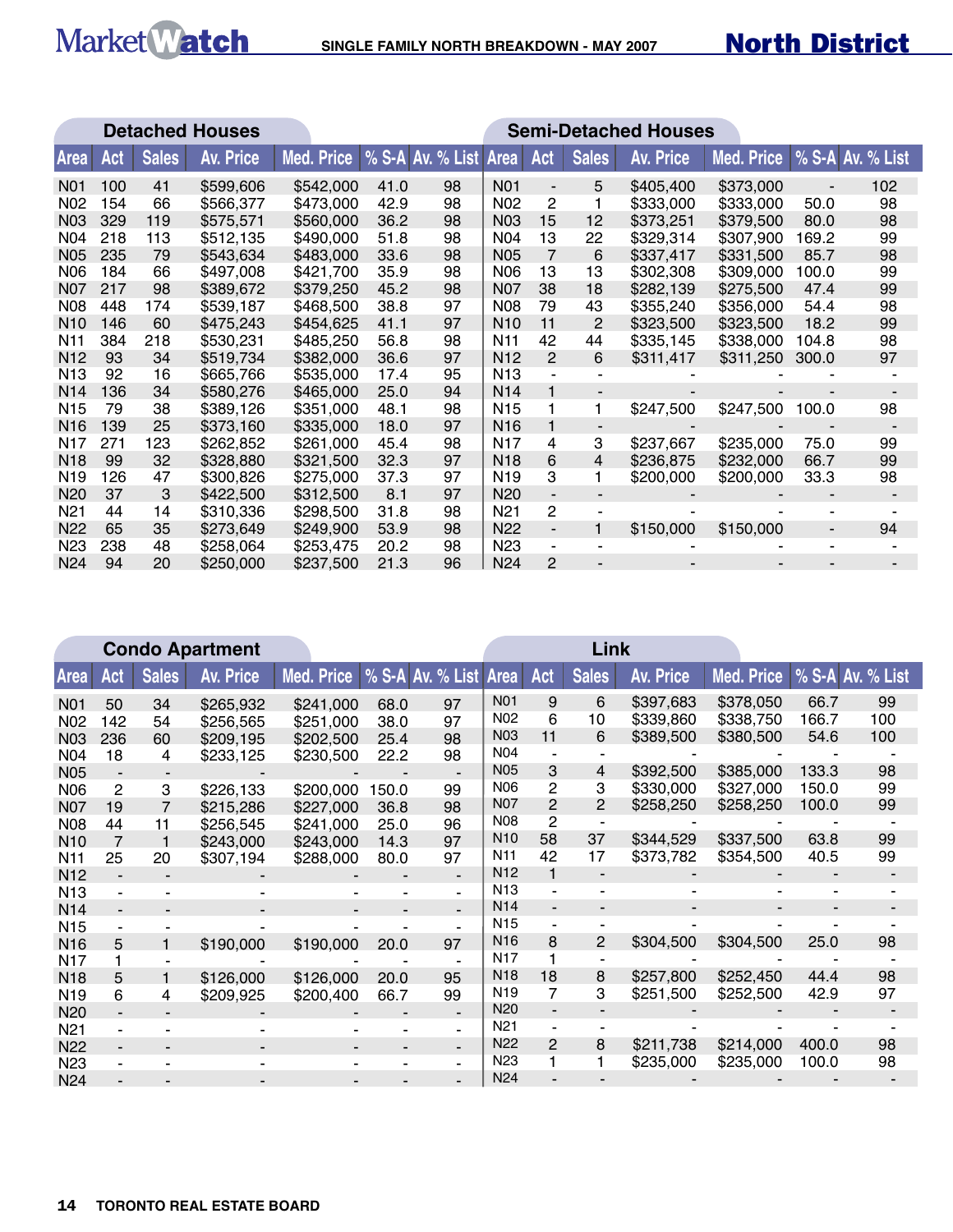|                 |                |                | <b>Condo Townhouse</b> |            | <b>Detached Condo</b> |                          |                  |                          |                          |                          |            |                  |    |  |
|-----------------|----------------|----------------|------------------------|------------|-----------------------|--------------------------|------------------|--------------------------|--------------------------|--------------------------|------------|------------------|----|--|
| <b>Area</b>     | Act            | <b>Sales</b>   | <b>Av. Price</b>       | Med. Price |                       | % S-A Av. % List Area    |                  | Act                      | <b>Sales</b>             | <b>Av. Price</b>         | Med. Price | % S-A Av. % List |    |  |
| <b>N01</b>      | 26             | 13             | \$255,596              | \$251,000  | 50.0                  | 98                       | N <sub>0</sub> 1 |                          |                          |                          |            |                  |    |  |
| <b>N02</b>      | 21             | 10             | \$316,650              | \$293,500  | 47.6                  | 99                       | <b>N02</b>       |                          | ۰                        |                          |            |                  |    |  |
| <b>N03</b>      | 30             | 23             | \$288,452              | \$304,500  | 76.7                  | 98                       | N <sub>03</sub>  |                          | -                        |                          |            |                  |    |  |
| <b>N04</b>      | 14             |                | \$374,900              | \$374,900  | 7.1                   | 100                      | <b>N04</b>       |                          |                          |                          |            |                  |    |  |
| <b>N05</b>      | 5              |                |                        |            |                       |                          | <b>N05</b>       | $\blacksquare$           |                          |                          |            |                  |    |  |
| <b>N06</b>      | 34             | 6              | \$305,950              | \$238,750  | 17.7                  | 99                       | <b>N06</b>       |                          |                          |                          |            |                  |    |  |
| <b>N07</b>      | 27             | 12             | \$245,475              | \$222,000  | 44.4                  | 98                       | <b>N07</b>       | $\overline{\phantom{a}}$ | $\overline{\phantom{a}}$ | $\overline{\phantom{a}}$ |            | $\blacksquare$   |    |  |
| <b>N08</b>      | 24             | 4              | \$293,750              | \$296,000  | 16.7                  | 97                       | <b>N08</b>       | $\blacksquare$           | ۰                        |                          |            |                  |    |  |
| N <sub>10</sub> | 1              | $\overline{2}$ | \$284,000              | \$284,000  | 200.0                 | 100                      | <b>N10</b>       |                          |                          |                          |            |                  |    |  |
| N <sub>11</sub> | 37             | 19             | \$344,921              | \$326,000  | 51.4                  | 100                      | N <sub>11</sub>  | 2                        |                          |                          |            |                  |    |  |
| N <sub>12</sub> | 4              | $\overline{a}$ |                        |            |                       | ٠                        | N <sub>12</sub>  | 2                        |                          |                          |            |                  |    |  |
| N <sub>13</sub> |                | ۰              |                        |            |                       | ٠.                       | N <sub>13</sub>  |                          | ۰                        |                          |            |                  |    |  |
| <b>N14</b>      |                |                |                        |            |                       | ٠                        | N <sub>14</sub>  | $\blacksquare$           | $\blacksquare$           |                          |            |                  |    |  |
| <b>N15</b>      |                |                |                        |            |                       |                          | N <sub>15</sub>  |                          |                          |                          |            |                  |    |  |
| N <sub>16</sub> | 3              |                | \$265,000              | \$265,000  | 33.3                  | 98                       | N <sub>16</sub>  | $\blacksquare$           |                          |                          |            |                  |    |  |
| <b>N17</b>      | 2              |                |                        |            |                       |                          | <b>N17</b>       |                          |                          |                          |            |                  |    |  |
| <b>N18</b>      | 5              | 3              | \$204,000              | \$210,000  | 60.0                  | 98                       | <b>N18</b>       | $\overline{a}$           | $\overline{\phantom{a}}$ |                          |            |                  |    |  |
| N <sub>19</sub> | 1              | 3              | \$184,967              | \$185,000  | 300.0                 | 97                       | N <sub>19</sub>  | 27                       | 2                        | \$382,000                | \$382,000  | 7.4              | 99 |  |
| N <sub>20</sub> |                |                |                        |            |                       | $\overline{\phantom{a}}$ | <b>N20</b>       |                          |                          |                          |            |                  |    |  |
| N <sub>21</sub> |                |                |                        |            |                       | ۰                        | N <sub>21</sub>  |                          |                          |                          |            |                  |    |  |
| N <sub>22</sub> | $\blacksquare$ |                |                        |            |                       | ٠                        | <b>N22</b>       |                          |                          |                          |            |                  |    |  |
| N <sub>23</sub> |                |                |                        |            |                       | ۰.                       | N <sub>23</sub>  |                          |                          |                          |            |                  |    |  |
| <b>N24</b>      | 6              |                |                        |            |                       |                          | N24              |                          |                          |                          |            |                  |    |  |

|                 | <b>Co-op Apartment</b>   |              |                          |            |                               |                          | <b>Attached/Row/Townhouse</b> |                |                |           |            |                  |     |
|-----------------|--------------------------|--------------|--------------------------|------------|-------------------------------|--------------------------|-------------------------------|----------------|----------------|-----------|------------|------------------|-----|
| Area            | Act                      | <b>Sales</b> | <b>Av. Price</b>         | Med. Price | <b>1% S-A Av. % List Area</b> |                          |                               | Act            | <b>Sales</b>   | Av. Price | Med. Price | % S-A Av. % List |     |
| N01             |                          |              |                          |            |                               | ٠                        | N <sub>0</sub> 1              | 3              |                | \$305,000 | \$305,000  | 33.3             | 96  |
| N <sub>02</sub> | 1                        |              |                          |            |                               | ۰                        | N <sub>02</sub>               | 3              | 4              | \$431,750 | \$438,500  | 133.3            | 98  |
| <b>N03</b>      |                          | -            |                          |            |                               | ٠                        | <b>N03</b>                    | 56             | 28             | \$366,264 | \$363,500  | 50.0             | 98  |
| N <sub>04</sub> | 1                        |              |                          |            |                               | ٠                        | N04                           | 50             | 19             | \$371,947 | \$363,000  | 38.0             | 98  |
| N05             |                          |              |                          |            |                               | $\blacksquare$           | N <sub>05</sub>               | 32             | 17             | \$336,407 | \$339,000  | 53.1             | 98  |
| <b>N06</b>      |                          |              |                          |            |                               | $\blacksquare$           | N06                           | 29             | 26             | \$296,712 | \$296,750  | 89.7             | 98  |
| <b>N07</b>      | -                        |              | \$230,000                | \$230,000  | $\overline{\phantom{a}}$      | 103                      | N07                           | 31             | 24             | \$279,908 | \$282,500  | 77.4             | 100 |
| <b>N08</b>      | 1                        |              |                          |            |                               | ۰                        | <b>N08</b>                    | 67             | 47             | \$324,207 | \$323,000  | 70.2             | 98  |
| N <sub>10</sub> |                          |              |                          |            |                               | $\blacksquare$           | N <sub>10</sub>               | $\mathbf{1}$   | 5              | \$311,700 | \$319,000  | 500.0            | 99  |
| N <sub>11</sub> |                          |              |                          |            |                               | ٠                        | N <sub>11</sub>               | 68             | 36             | \$328,541 | \$322,000  | 52.9             | 99  |
| N <sub>12</sub> |                          | ۰            | $\overline{\phantom{a}}$ |            | $\overline{\phantom{a}}$      | $\overline{\phantom{a}}$ | N <sub>12</sub>               | 3              | 1              | \$305,000 | \$305,000  | 33.3             | 98  |
| N <sub>13</sub> |                          |              |                          |            |                               | ٠                        | N <sub>13</sub>               |                |                |           |            |                  |     |
| N <sub>14</sub> | $\overline{\phantom{a}}$ |              |                          |            |                               | $\overline{\phantom{a}}$ | N <sub>14</sub>               | $\overline{a}$ |                |           |            |                  |     |
| N <sub>15</sub> |                          |              | ۰                        | ۰          | ٠                             | ۰                        | <b>N15</b>                    | 6              | 2              | \$259,000 | \$259,000  | 33.3             | 98  |
| N <sub>16</sub> | 5                        |              |                          |            |                               | ٠                        | N <sub>16</sub>               | 5              |                |           |            |                  |     |
| N <sub>17</sub> |                          |              |                          |            |                               | $\blacksquare$           | N <sub>17</sub>               | 9              | 8              | \$225,188 | \$220,500  | 88.9             | 98  |
| <b>N18</b>      | $\overline{\phantom{0}}$ | -            | ۰                        | -          | $\overline{\phantom{a}}$      | ٠                        | <b>N18</b>                    | $\blacksquare$ |                | \$215,000 | \$215,000  |                  | 98  |
| N <sub>19</sub> |                          |              |                          |            |                               | ٠                        | N <sub>19</sub>               | 9              | 5              | \$210,200 | \$205,500  | 55.6             | 98  |
| N <sub>20</sub> |                          |              |                          |            |                               | $\blacksquare$           | N <sub>20</sub>               | $\overline{a}$ | $\overline{a}$ |           |            |                  |     |
| N <sub>21</sub> |                          |              |                          |            |                               | $\blacksquare$           | N <sub>21</sub>               | $\blacksquare$ | ٠              |           |            |                  |     |
| N <sub>22</sub> | $\overline{\phantom{a}}$ | -            |                          |            | $\overline{\phantom{a}}$      | ٠                        | N <sub>22</sub>               | $\frac{1}{2}$  | 4              | \$175,875 | \$177,500  |                  | 98  |
| N <sub>23</sub> |                          |              |                          |            |                               | ۰                        | N <sub>23</sub>               | 6              | 3              | \$180,000 | \$180,000  | 50.0             | 98  |
| <b>N24</b>      |                          |              |                          |            |                               | $\blacksquare$           | N <sub>24</sub>               |                |                |           |            |                  |     |
|                 |                          |              |                          |            |                               |                          |                               |                |                |           |            |                  |     |